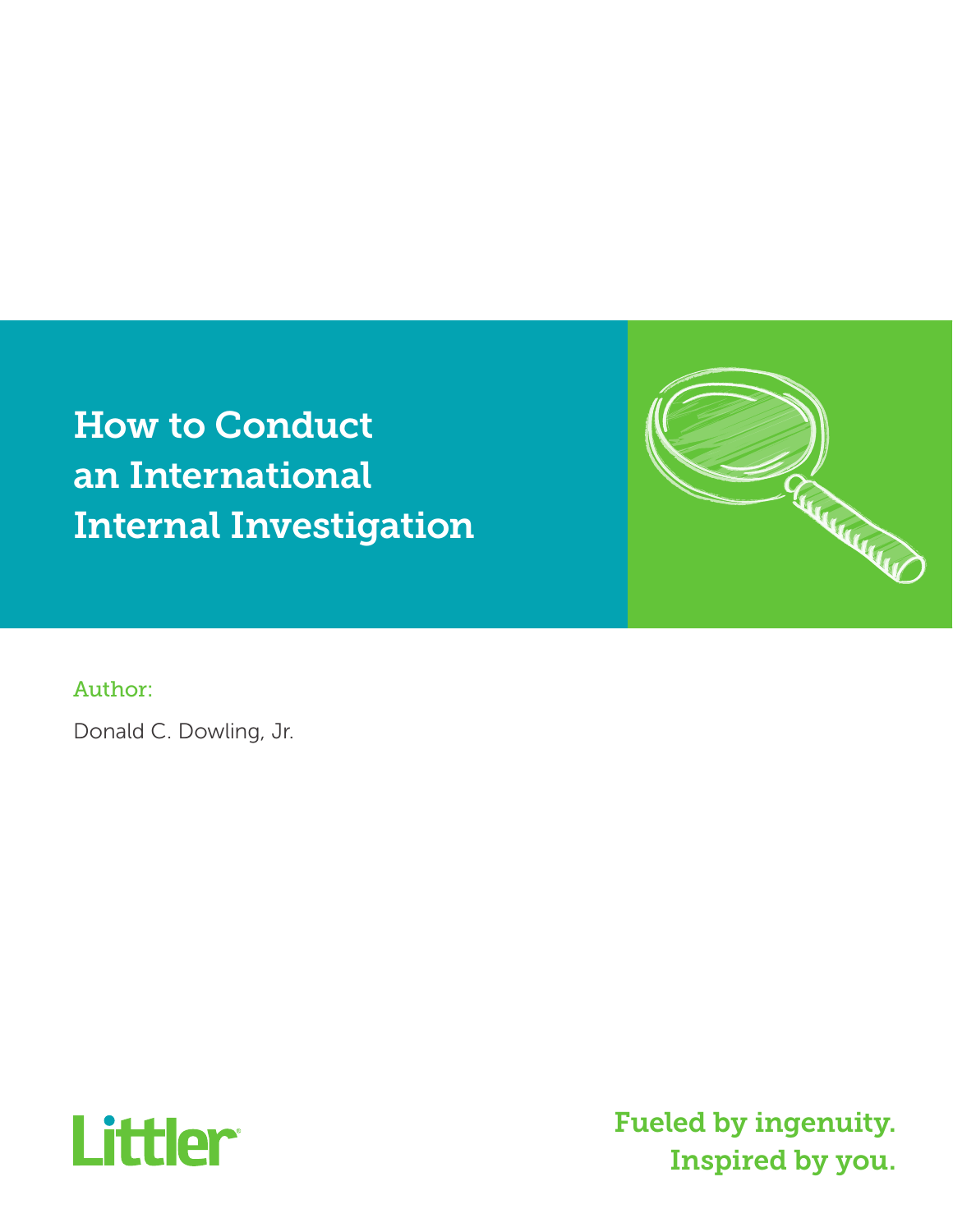Imagine an anonymous worker at a multinational's Egypt factory contacts the global whistleblower hotline and accuses the Cairo plant manager of dumping chemicals into the Nile. Or imagine the manager of a bank's Mexico City branch reports that her secretary's family seems to be trading on inside information. Or imagine an employee of a multinational's Marseilles office complains that one of her co-workers keeps groping her. Or imagine the U.S. Justice Department contacts a multinational's Milwaukee headquarters to ask about some lavish dinners the Middle East sales team hosted for officials in Saudi Arabia.

Any of these incidents, if it actually occurred, would be serious and could be criminal. Obviously a multinational receiving unproven allegations like these needs to find out what really happened. This means launching an internal investigation. Multinationals—particularly those headquartered in the United States—fully appreciate this. They know not to ignore or suppress information about possible wrongdoing. They recognize the value of conducting a thorough inquiry to find out whether what someone claims happened did or did not happen.

Additionally, outside of the United States employment-at-will regime, a thorough internal investigation can be vital because labor judges hold local employers to high burdens of proof. Overseas, an employer that disciplines or fires someone for committing a bad act will need to be able to prove it. An internal investigation can get the employer the proof.

In the last couple of decades, the state of the art for how companies conduct their internal investigations has evolved considerably, particularly in the United States. At multinational organizations, internal investigations often cross national borders, and so investigatory practices become a *cross-border* matter. A U.S.-headquartered multinational looking into suspected wrongdoing in overseas operations tends to want to export its sophisticated made-in-America toolkit of internal investigatory best practices. U.S. management and the U.S. board of directors may insist that a cross-border investigation be thorough enough to satisfy their tough American standards. They will resist backing off, rolling back, watering down or loosening up their good investigatory practices even in the face of an overseas local who protests "*…but you don't understand—that's not how we do things around here."* 

But conducting an overseas investigation in the U.S. style can trigger possible legal challenges. And of course, an international investigation has to stay strictly legal—investigators inquiring into possible criminal misconduct cannot afford to be caught breaking the law themselves. In addition to legal compliance, internal investigations should not disrupt an organization's own internal operations, and should avoid causing ancillary cultural (and human resources) problems.

Our discussion here addresses a multinational seeking a way to resolve this conflict, a way to project-manage a cross-border internal investigation to meet headquarters' high standards while also complying with applicable laws and accounting for overseas expectations hostile to American-style investigatory practices. We first set *context* by analyzing four threshold strategic considerations when conducting an international internal investigation. Then we address *process*, detailing four stages and thirty steps for how to conduct an effective and compliant cross-border investigation.

# *Context:* Threshold strategic considerations in an international internal investigation

Before embarking on the specific steps and stages of a given cross-border internal investigation, account for threshold strategic considerations in play. Specifically, think about: (A) the cross-border character of the investigation; (B) the size and scope of the investigation; (C) exporting headquarters' investigatory practices; and (D) the disparate categories of law affecting international investigations.

A. *Cross-border character of the investigation.* Most internal investigations are local domestic, with the accuser, the target, the witnesses, the investigators and the alleged incidents all in the same country, and the investigation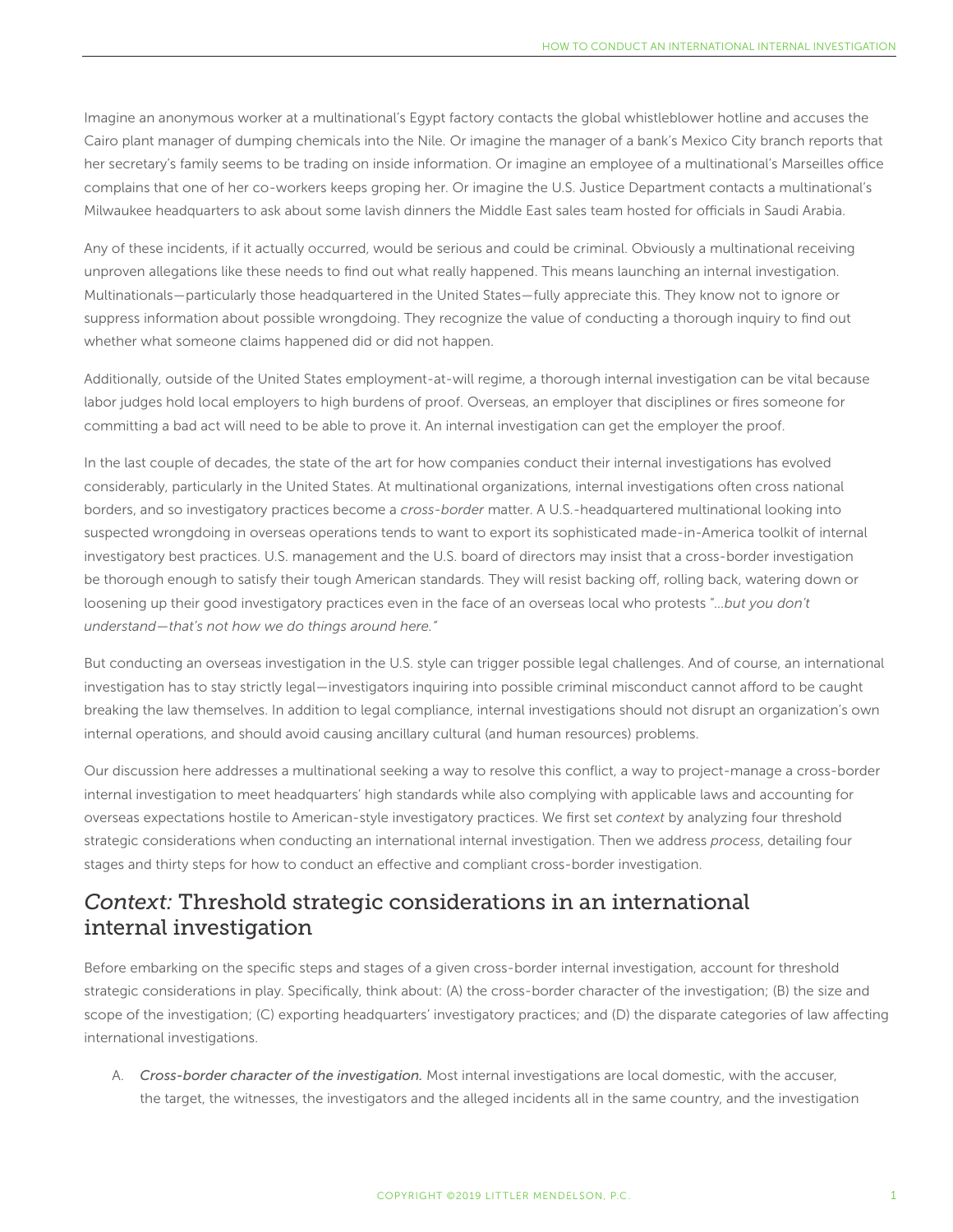triggering issues only under that country's domestic law. Our focus here, however, is on *international* investigations those that cross national borders. International or cross-border internal investigations may be less routine than local domestic ones, but they are increasingly common in today's interconnected world. And of course they tend to be much more complex, with more serious ramifications.

There are three kinds of international internal investigation. The first, conceptually the simplest, is one we might refer to as a "foreign local investigation": an internal investigation where headquarters in one country investigates an otherwise-local incident of possible wrongdoing in a single foreign country. For example, imagine a multinational's Kansas City headquarters looks into conflict-of-interests charges against the company's country manager in Brazil, or looks into suspected possible embezzlement by a company bookkeeper at a call center in Mumbai, or looks into a bullying charge against the manager of the Lisbon office.

The second kind of cross-border internal investigation is one we might refer to as the "international problem investigation": an internal investigation into possible wrongdoing that spans a number of countries, but that is not yet threatened to be litigated in any one jurisdiction's courts. For example, imagine a company suspects improper discussions about price-fixing might have happened between its sales teams and competitors in Buenos Aires, Santiago and São Paulo. Or imagine an investigation into a data breach that occurred in Russia and leaked personal data of customers across Europe. Or imagine a sex-harassment charge where the victim is based in Toronto, the alleged harasser works in Miami and the allegedly-inappropriate behavior happened at a sales meeting in Cancun.

The third kind of international investigation—the kind that gets the most attention and that tends to be the most complex—is what we might call a "court/agency charge international investigation": an internal investigation into incidents that are the subject of threatened or pending civil or criminal proceedings in a court or agency of at least one country, but involve evidence or incidents overseas. Examples include internal investigations responding to "extraterritorial" charges under U.S. federal "white collar" criminal laws like prosecutions under the U.S. Foreign Corrupt Practices Act (FCPA) alleging bribery of foreign government officials, or like investigations responding to charges under U.S. securities laws that allege insider trading infractions at overseas offices. Another example is an investigation involving a proceeding by European "competition" (antitrust) authorities with tentacles reaching back into a U.S. company headquarters. Another example is any investigation relating to EU-level court or agency proceedings involving more than one EU member state. Another example is an investigation relating to a civil lawsuit in an American court seeking discovery in, and making allegations implicating, company operations overseas.

Seminars and articles on conducting international investigations tend to focus, sometimes exclusively, on these high-stakes court/agency charge international investigations. But in the real world, the vast majority of international internal investigations are foreign local investigations and international problem investigations. Our discussion here addresses investigations under *all three* scenarios; references here to "international" or "cross-border" investigations include foreign local investigations and international problem investigations *as well as* court/agency charge international investigations.

B. *Size and scope of the investigation.* Internal investigations get drawn out, complex and expensive when they look into high-profile criminal allegations and "bet-the-company" claims alleging bribery, sabotage, embezzlement, tax fraud, insider trading, antitrust collusion, workplace violence, environmental crimes, audit/accounting fraud and the like. For example, an American personal care products company once disclosed in an SEC filing that it had spent *\$247.3 million*  on a single internal investigation. The fact that internal investigations can get so drawn out, complex and expensive has become widely recognized. In one situation, an alleged extortionist is said to have used the high price of internal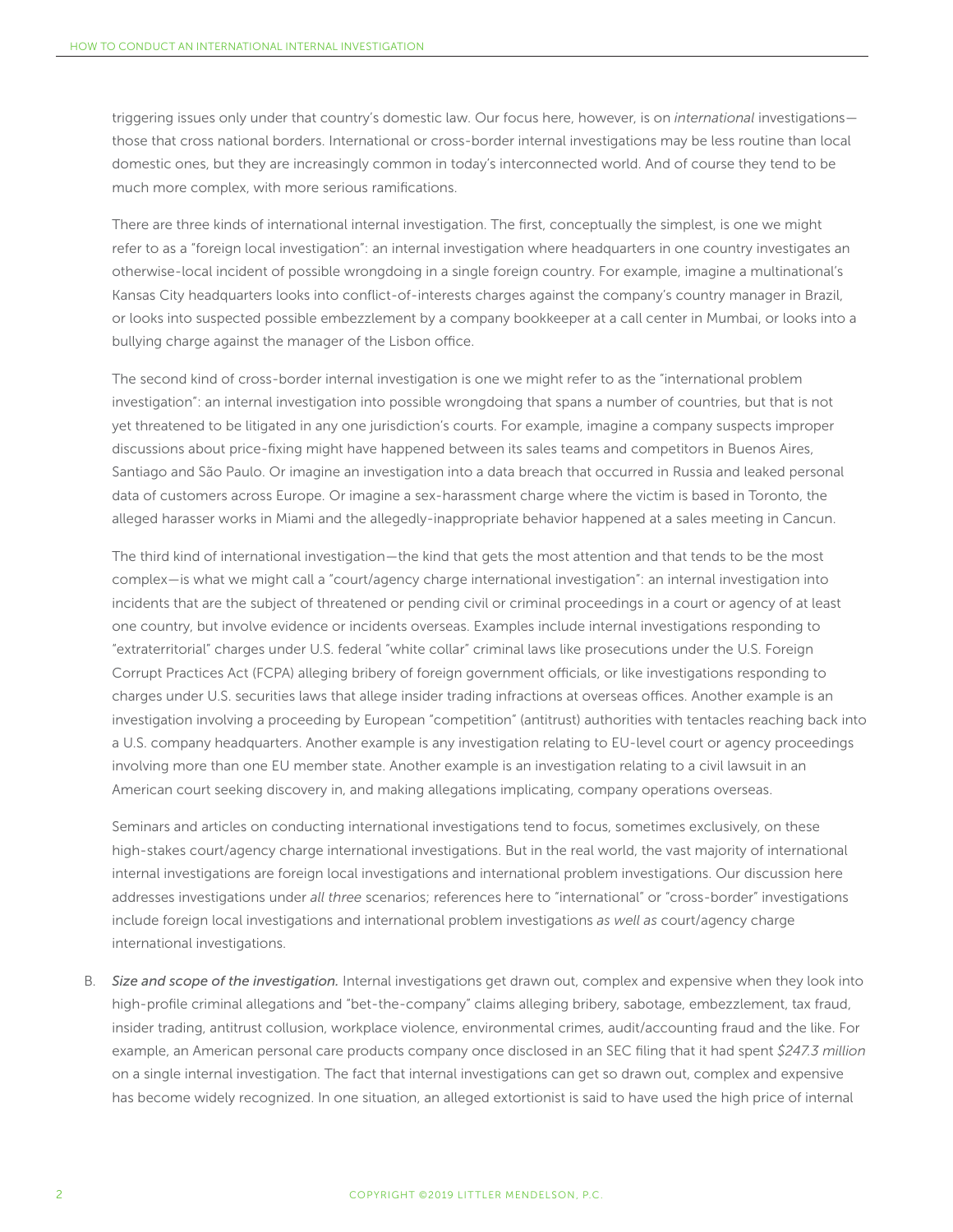investigations as cover to launder an illegal demand: According to CNBC, a 2019 federal "criminal complaint" alleges that Michael "Avenatti offered to refrain from" making public accusations against a company if it would "agre[e] to retain" him "to conduct an internal investigation" that the company "did not request," and as his "investigation" fee, "Avenatti…demanded to be paid, at a minimum, between \$15 and \$25 million."1

While many high-profile internal investigations are expensive, drawn out, and complex, those are exceptional, and for every one of them, companies conduct many quicker, simpler and less expensive inquiries into allegations that would not necessarily constitute serious crimes or bet-the-company exposure. Shorter internal investigations tend to be straightforward, especially if they do not involve outside experts. Many internal investigations (even many *international* ones) are relatively streamlined inquires that look into fairly routine matters like workplace injuries or lower-stakes accusations of petty theft, bullying, harassment, vandalism, expense-account fraud, attendance infractions and conflicts of interests.

Seminars and articles on international investigations often seem to assume these projects are inevitably drawn out, complex and expensive. Our discussion here addresses *all* international internal investigations—large, small and in-between. Even a smaller border-crossing investigation must comply with applicable law and cultural expectations.

C. *Exporting headquarters' investigatory practices.* A multinational seeking to conduct cross-border internal investigations that meet headquarters' standards while conforming to overseas laws and cultural expectations should think through how it can strike this balance—how it can adapt its investigatory practices developed at headquarters to very-different environments overseas.

Internal investigations occur around the world. Certainly, conducting thorough investigations has become routine among companies based in common-law jurisdictions. Under law in Australia and New Zealand, for example, investigations need to be thorough to comply with the principle of offering a target "procedural fairness and natural justice." In England, "[i]t is important to carry out necessary investigations of potential disciplinary matters without unreasonable delay to establish the facts of the case."<sup>2</sup> Workplace discrimination investigations are mandatory in Ontario, at least in situations where discrimination is later found to have actually occurred.<sup>3</sup> Similarly, the British Columbia Worker's Compensation Act requires employers launch immediate investigations into workplace accidents that require medical treatment.

In some common law countries, an employer that fails to conduct a thorough investigation faces significant exposure; for example, a court in Australia awarded AUS\$1.5 million in a workplace bullying claim, in large part because the employer had failed to follow up on the victim's complaints.<sup>4</sup>

Also, conducing a good internal investigation is important beyond the common-law world, and in many civil-law jurisdictions an internal investigation is actually *mandatory*. Austria's Supreme Court requires employers investigate sex harassment complaints,<sup>5</sup> as does a May 2018 amendment to employment law in Korea, and as do statutes in Chile, Costa Rica, India, Japan, Venezuela and elsewhere (including South Africa, which is common law). A proposed 2019 European Union directive to take effect in May 2021 would require investigating ("diligent follow up to") whistleblower complaints received over "internal reporting channels."6

<sup>1</sup> Dan Mangan and Kevin Breuninger, *CNBC* news report, Mar. 25, 2019.

<sup>2</sup> U.K. Advisory, Conciliation & Arbitration Service [ACAS] *Code of Practice on Disciplinary and Grievance Procedures*, Mar. 2015 at ¶5.

<sup>3</sup> *Scaduto v. Ins. Search Bureau*, Human Rights Tribunal of Ontario [HRTO] Feb. 24, 2014 at ¶¶ 78, 79, 82; *Sears v. Honda of Canada*, HRTO Jan. 13, 2014 at ¶161; *Morgan v. Herman Miller Canada*, HRTO Apr. 18, 2013 at ¶ 95; *Ibrahim v. Hilton Toronto*, HRTO Apr. 22, 2013 ¶¶ 111,113.

<sup>4</sup> *Robinson v. State of Queensland* [2017] QSC 165 (Sup. Ct. Q'land Aug 2017).

<sup>5</sup> Austria Supreme Court decision 9 ObA 131/11x, Nov. 26, 2012.

<sup>6</sup> EU dir. 2018/218 at art. 5(1)(c).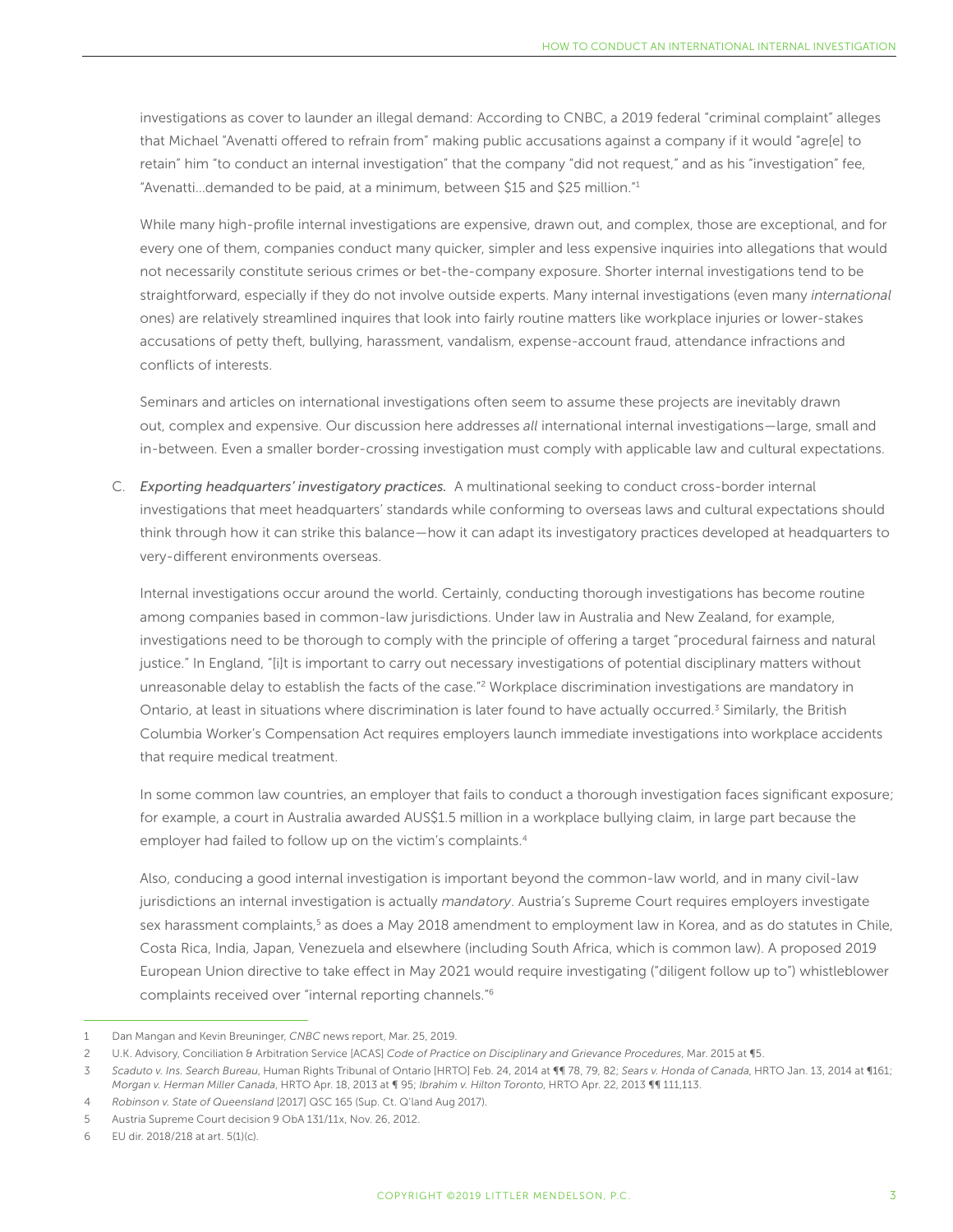However, while internal investigations are virtually universal, how an employer conducts an investigation varies greatly from country to country. Not surprisingly, the United States stands at the robust end of this spectrum. In the United States, lawyers (often former federal prosecutors), consultants, private investigators, forensic accountants and other professionals specialize in conducting thorough—sometimes multi-million-dollar—investigations using high-tech procedures. The uniquely American environment of employment-at-will plus the lack of a comprehensive federal data protection law leave U.S. employers largely free to investigate staff wrongdoing broadly.

At the other end of this spectrum, though, are all the countries where an employer investigation tends to be cursory—by American standards, inadequate. In some parts of Continental Europe, Asia, Latin America and Africa, prevailing cultural and human resources norms assume an internal investigation will not rock the boat, will comply with restrictive employment and data privacy laws, and will respect the local company hierarchy, even if that means the investigation leaves some stones unturned. There are even some jurisdictions where formal investigations are deemed a police matter outside the province of companies, where an internal company inquiry needs to fly beneath the "radar" of local police.

This means American multinationals exporting American investigatory toolkits run into problems. One commentator has noted, "some countries are not used to the 'American style' of investigations. They are quite interested in protecting their privacy and employment rules of the workplace."7 An in-house lawyer at a major American multinational once told an American Bar Association conference (Atlanta, November 1, 2012): "One of the biggest mistakes an investigator can bring to a foreign investigation is an American mindset." One London solicitor addressing American lawyers about investigations outside the United States explained:

Most corporations that have faced a significant [international] investigation will be familiar with the need to balance the thoroughness of the investigation with the need to respect the [overseas] suspect's and the informant's data protection rights. Increasingly we are seeing [overseas employee] suspects and their advisors seek to exercise these rights to slow down or halt an investigation [outside the United States]. In at least one case where I have been involved, injunction proceedings were threatened [to stop the U.S.-driven internal investigation].<sup>8</sup>

Any multinational conducting investigations abroad needs to confront the differences and strike its own particular balance. Americans, understandably, want to do investigations right; they are reluctant to put aside tough investigatory tools and frustrated about tampering with proven investigation strategies and well-honed practices. At the same time, no organization means to send out investigators who burst into overseas workplaces, breaking local laws and disrupting local operations.

D. *Disparate categories of law affecting international investigations*. We have seen that legal compliance in conducting an internal investigation is crucial—investigators looking into someone else's possible wrongdoing cannot afford to draw misconduct allegations onto themselves; indeed, shortcomings in the investigatory process are susceptible to being exploited for leverage, because the target may have a keen incentive to shift blame, play the victim and accuse investigators of wrongdoing. Of course, to comply with the laws that apply to an investigation, investigators must first identify all those laws.

<sup>7</sup> S. Russell-Kraft, "How to Avoid Botching Your Internal Investigations," Law 360, May 22, 2014).

<sup>8</sup> J.P. Armstrong, "Anti-Corruption and Bribery Compliance: The U.K. Perspective," *NY State Bar Int'l Chapter News*, Fall 2012 at 5, 9-10.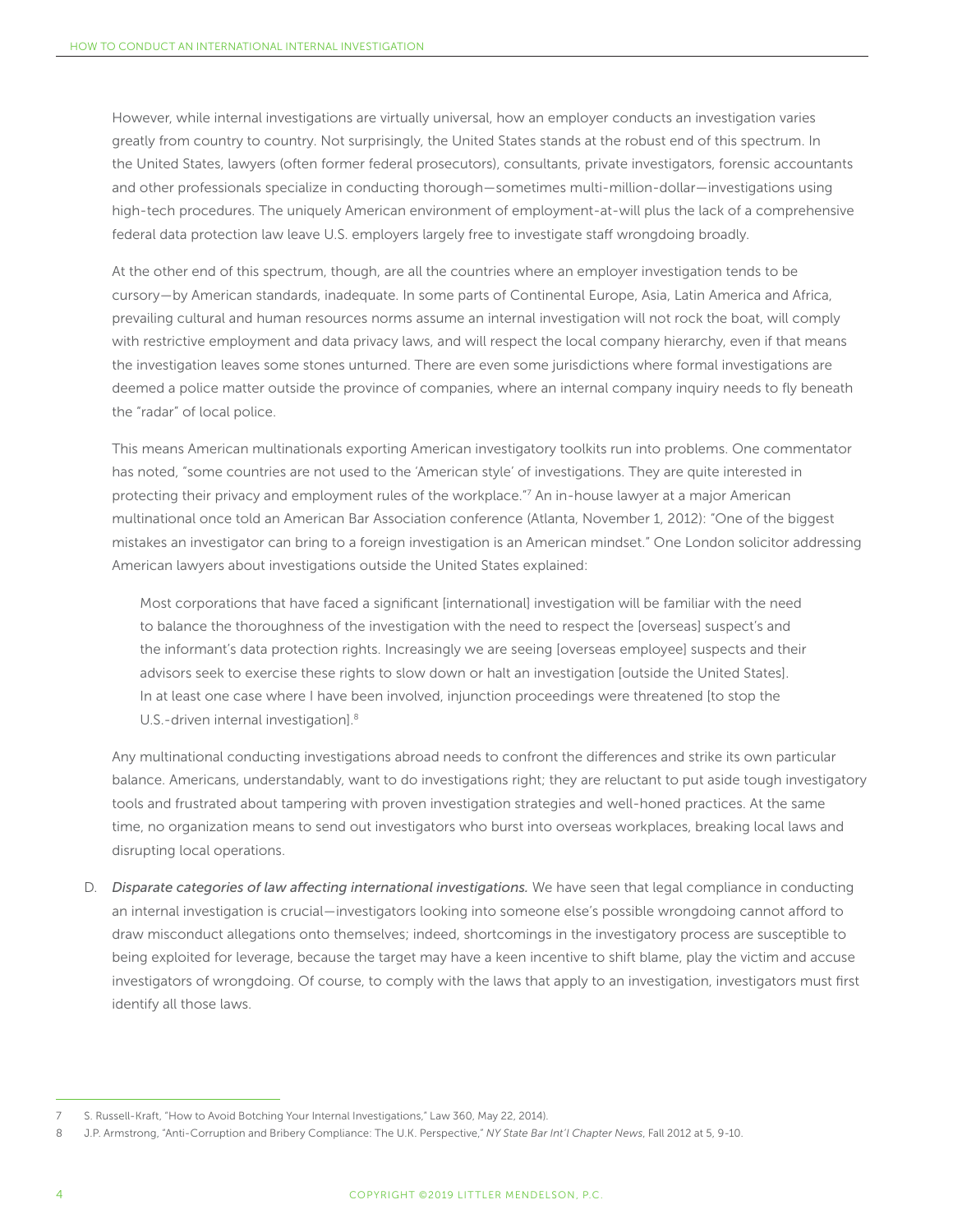American investigators can be at a disadvantage in identifying which laws apply to internal investigations because domestic American law leaves internal investigations largely unregulated (*Upjohn* warnings<sup>9</sup> and Weingarten rights<sup>10</sup> aside), due to employment-at-will, the absence of any comprehensive federal data protection statute and the fact that American constitutional due process protections do not reach non-government actors. By contrast, in many other countries, private companies' internal investigations must comply with a web of employment law, privacy law and criminal procedure-type rules that protect investigations' targets and confer due process protections.

Identifying the universe of laws that regulate an international investigation is a big task, for two reasons. First is the cross-border hurdle—in an international investigation, more than one jurisdiction's laws inevitably come into play, so investigators must identify and reconcile laws of more than one country. Second is the hurdle of identifying which laws within a given jurisdiction reach an internal investigation. This part can be tricky because disparate legal concepts become relevant. "Internal investigation law" is not some discrete, confined area of law unto itself (like, say, patent law or tax law or workers' compensation law). Rather, within any one jurisdiction, an internal investigation might trigger issues across a range of substantive legal areas. Specifically:

Laws directly regulating internal investigations: A few legal doctrines are specific to non-government organizations' internal investigations. For example, some jurisdictions require giving investigatory witnesses certain notices before an interview ("*Upjohn* warnings," in the United States). And witnesses in internal investigations may enjoy a legal right to bring a representative into certain investigatory interviews ("*Weingarten* rights" in the United States). Some countries require non-government organizations bring in a court or government officer when taking certain investigatory steps—in France, for example, when an employer reads employee emails, and in Switzerland, when an interrogator administers an oath to a witness. Also, in some jurisdictions in some contexts there are sector-specific laws that relate to internal investigations, such as investigation mandates in the financial services sector. And some substantive laws impose some specific rules on investigating certain infractions of those particular laws, like regulation of antitrust investigation responses in the U.S.

In all, though, only relatively few discrete legal doctrines explicitly regulate how a non-government organization must conduct its internal investigations. The much bigger challenge is identifying the doctrines under *other* substantive areas of law that can spring up in the context of an in-house investigation.

• Attorney/client privilege and work-product law: Internal investigators need to understand, up front, which documents, emails, notes, interview tapes and the like can be shielded (withheld from disclosure) under an enforceable privilege. In the U.S., internal investigators stay vigilant about which documents and testimony fall under attorney/client privilege and the work-product doctrine, but these concepts get fuzzy in other countries, particularly outside the common-law world. In jurisdictions like Germany, China, and many others, a U.S.-style attorney/client privilege simply does not exist,<sup>11</sup> or at most, what is called the "privilege" amounts to little more than a requirement or expectation of attorney confidentiality. Countries like France and Hungary may recognize a limited privilege for documents produced by law firm lawyers, but not for in-house counsel, who in some countries are not enrolled members of the bar. There is no European-wide in-house counsel privilege.<sup>12</sup> And countries that offer a local attorney/client privilege may not necessarily extend it to foreign—say, American lawyers who are not enrolled with their local bar.

<sup>9</sup> *Upjohn v. U.S.*, 449 U.S. 383 (1981).

<sup>10</sup> *NLRB v. Weingarten, Inc.*, 420 U.S. 251 (1975).

<sup>11</sup> *See Wultz v. Bank of China,* 979 F. Supp. 2d 479 (S.D.N.Y. 2013)(stating that Chinese law does not recognize an attorney/client privilege).

<sup>12</sup> *Akzo-Nobel*, Eur. Ct. Justice case c-550/07P, Sept. 14, 2010.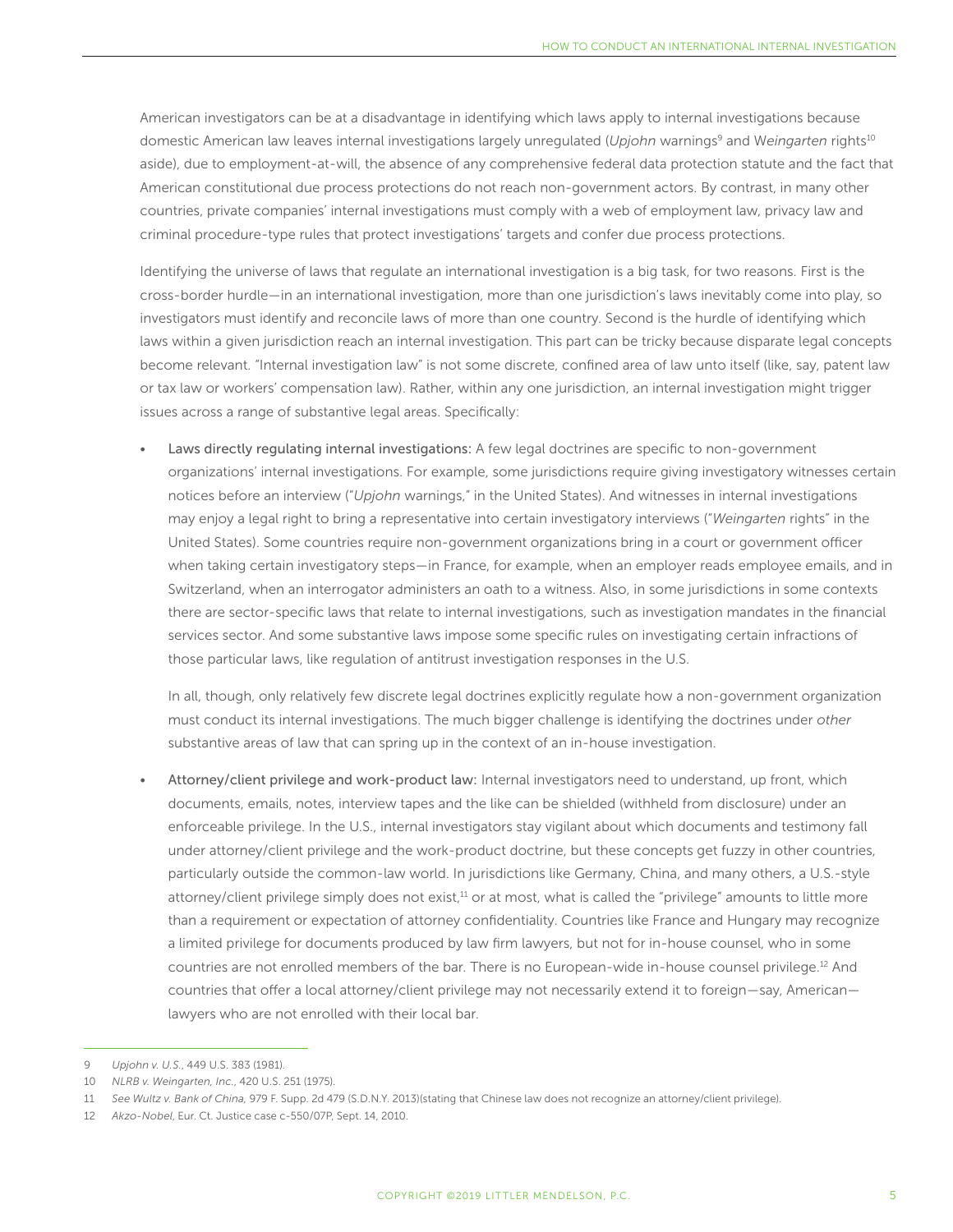All this said, outside the U.S., discovery in civil litigation tends to be far less extensive and so *attacks* on the attorney/client privilege can be rare. Even in international investigations, as a practical matter the privilege analysis may be most relevant to the scenario of someone seeking investigatory files in a U.S. forum.<sup>13</sup> But that said, there are some important overseas contexts where a company may be asked to turn over assertedly privileged documents—data privacy law "access requests," for example, and so-called "dawn raids" by government authorities such as antitrust or tax enforcers.

- Criminal procedure law: We mentioned that outside the United States, a private company's internal investigation might actually trigger certain criminal procedure laws even though the company is not a "state actor." For example, certain Eastern European and other countries purport to ban or restrict criminal investigations by non-government investigators. Some internal investigations can trigger laws that require investigators have a government license, and so a non-licensed investigator investigating might be a crime. Some jurisdictions require reporting evidence of a crime over to the police as soon as a private party gets the information, well before the close of its investigation. Some jurisdictions blur or dispense with the concept of "state action," extending into the non-government sector criminal suspects' substantive rights, like the right to be represented by a lawyer in an investigatory interview and the right to remain silent.
- Employment law: Outside of the U.S. employment-at-will environment, employment laws can regulate how an employer looks into employees' activities. Indeed, in much of the world the fundamental American investigatory tactic of instructing employees they "must cooperate" in an investigation misstates applicable law: Employees do not actually have to cooperate with an employer's investigation in jurisdictions where a witness's refusal to speak to investigators or turn over documents is not an infraction that supports good cause for discipline.
- Collective labor law: In the United States, labor unions tend not to see internal investigatory practices as a mandatory subject of bargaining. Further, *Weingarten* rights aside, American labor unions tend not to have much leverage to impede a specific internal investigation. By contrast, in some countries (particularly in Continental Europe), works councils and other collective labor bodies demand a right to "consult" in advance over the employer's investigatory practices. And labor law in Finland, France and other jurisdictions gives worker representatives leverage to insist on advance information as to how investigators will conduct a slate of interviews, even giving labor representatives a voice in the interview process.
- Data privacy and state secrets laws: The United States has a patchwork of data privacy laws, but—other than "wiretap" and stored communications regulations regarding telephone calls and intercepting electronic communications (Electronic Communications Privacy Act, 18 U.S.C. § 2510, and state laws)—few American data protection laws regulate how an employer must conduct an internal investigation, assuming the employer had issued the usual boilerplate statements that extinguish reasonable employee expectations of privacy in company computer systems, files and work spaces.

By contrast, comprehensive data protection laws overseas like the EU General Data Protection Regulation (GDPR) have profound effects on internal investigations, regulating issues from reading employee emails to reviewing internet search histories to retaining investigatory files to responding to "data subject access requests" that seek investigatory files and interview notes—and also restricting "exporting" personal data back to headquarters, even for internal investigation purposes. And overseas data protection laws can curtail proactive investigatory tactics like searching desks and workspaces, recording, photographing, video monitoring and phone call monitoring.

<sup>13</sup> *E.g. Wultz, supra* note 11 (analyzing reach of U.S. attorney/client privilege to documents in China, where there is no privilege, as to discoverability in a U.S. forum).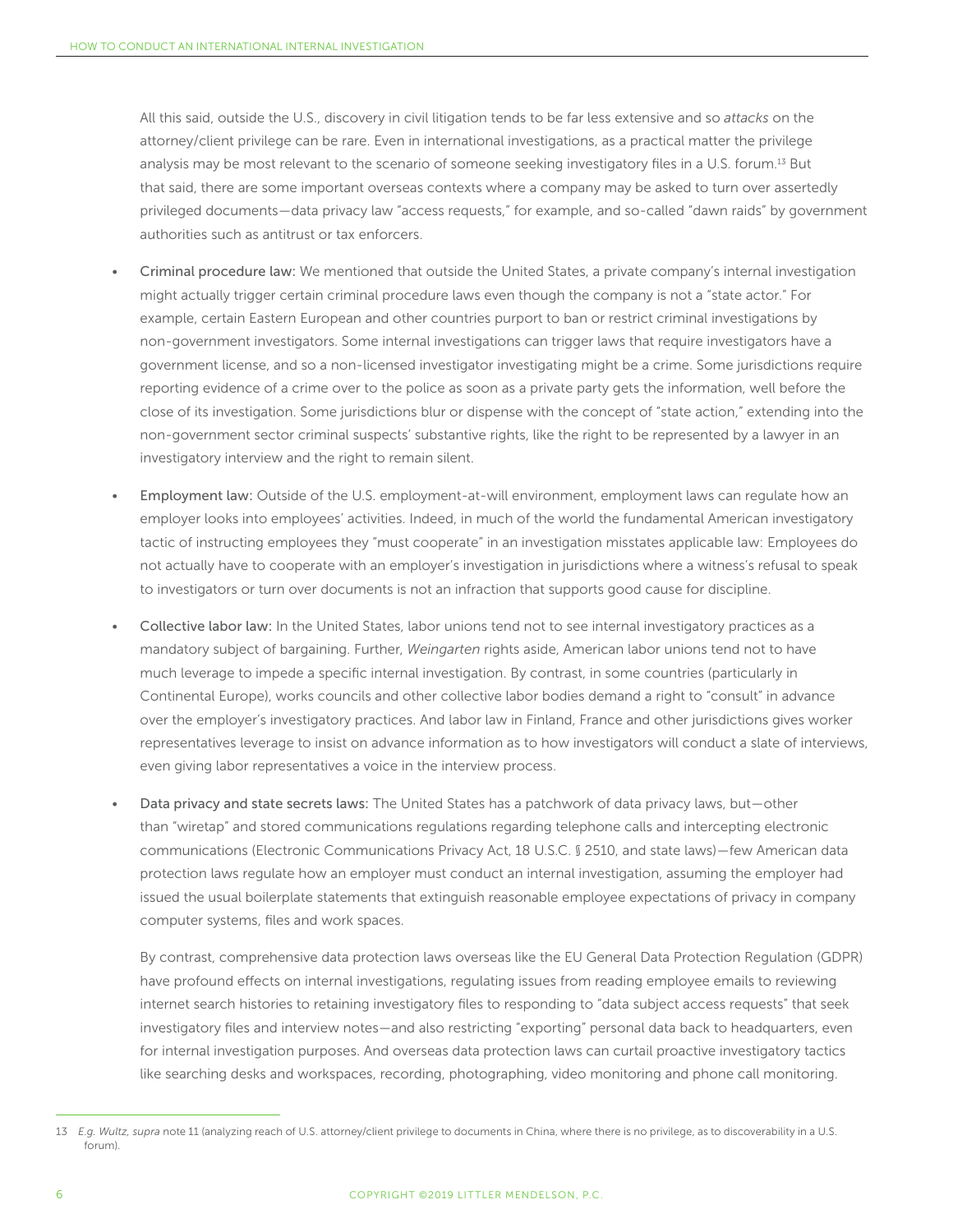Further, some countries—China and Russia, in particular—impose tough "state secret" laws that flatly prohibit exporting politically important information, regardless of whether it is personal data.

Complying with data protection (and state secret) laws in cross-border investigations is particularly complex and raises a wide range of legal issues.<sup>14</sup> And the comprehensive data protection laws imposing these restrictions go well beyond Europe. In recent years, many countries the world over have implemented similarly broad data laws; examples include Argentina, Brazil, Canada, Costa Rica, Hong Kong, Israel, Japan, Korea, Mexico, the Philippines, Singapore, South Africa, Taiwan, Uruguay and others.

• Substantive law of the infraction investigated: Some internal investigations look into whether an employee merely breached an internal rule, but many (maybe most) investigations look into allegations that might constitute a breach of law. In these cases, investigators must understand nuances of the underlying law allegedly breached. For example, anti-harassment laws in many countries (Australia, Brazil, France and many others) prohibit routine non-discriminatory bullying that would be perfectly legal stateside. As another example, an American company investigating an allegation of bribery overseas needs to understand not only the U.S. FCPA, but also the host country's local domestic bribery law.

While understanding and identifying all these areas of law relating to international investigations is a big task, an international investigation team should streamline its work by putting aside legal issues *unrelated* to the investigatory process itself. Isolate tangential legal matters that do not regulate the investigatory process, even if those matters involve pre- or post-investigatory issues. Specifically, internal investigators frequently brush up against matters of discipline, dismissal, and whistleblowing—but these legal issues tend not to comprise part of an internal investigation and are usually best put aside to address apart from the investigation:

- Discipline and dismissal law: Aside from one exception discussed below, procedures and laws regulating firings tend to become relevant immediately *after*, not during, an internal investigation (if the investigation leads to the employer's imposing post-investigatory discipline). Within an organization, often the person administering discipline or doing a dismissal will be someone who was not on the international investigation team.
- Whistleblowing laws regulating whistleblower hotlines and prohibiting whistleblower retaliation: Unless an internal investigation happens to be looking into an allegation of whistleblower retaliation, whistleblowing laws have little to say about the internal investigatory process. Whistleblowers' allegations, sometimes submitted via a hotline, *trigger* many internal investigations. But then the investigation digs back into the underlying infraction alleged, not into matters concerning the whistleblowing channel or process itself. And as long as the investigation team avoids being accused of harassing a whistleblower during the investigation (be careful there), the whistleblower retaliation issue tends to become relevant immediately *after* an investigation, as the employer considers imposing post-investigatory discipline and deals with the whistleblower going forward.

With so many legal issues in play in an internal investigation, having a lawyer on (or advising) an international investigation team is a real asset. Unfortunately, though, one lone lawyer may not be enough, unless that lawyer is positioned to field all the varied legal questions likely to arise. For example, a local overseas lawyer may be vital to counsel on an internal investigation in the foreign country, but would not be positioned to advise on, say, the scope of U.S. attorney/client privilege or the U.S. FCPA. As another example, an American white-collar criminal lawyer is

<sup>14</sup> *See* "The Sedona Conference Int'l Principles for Addressing Data Protection in Cross-Border Government & Internal Investigations: Principles, Commentary & Best Practices," 19 SEDONA CONF. J. 557 (2018); U.S. Library of Congress, "China: New Implementing Regulations of Law on State Secrets" (Mar. 31, 2014) (*available on* www.loc.gov).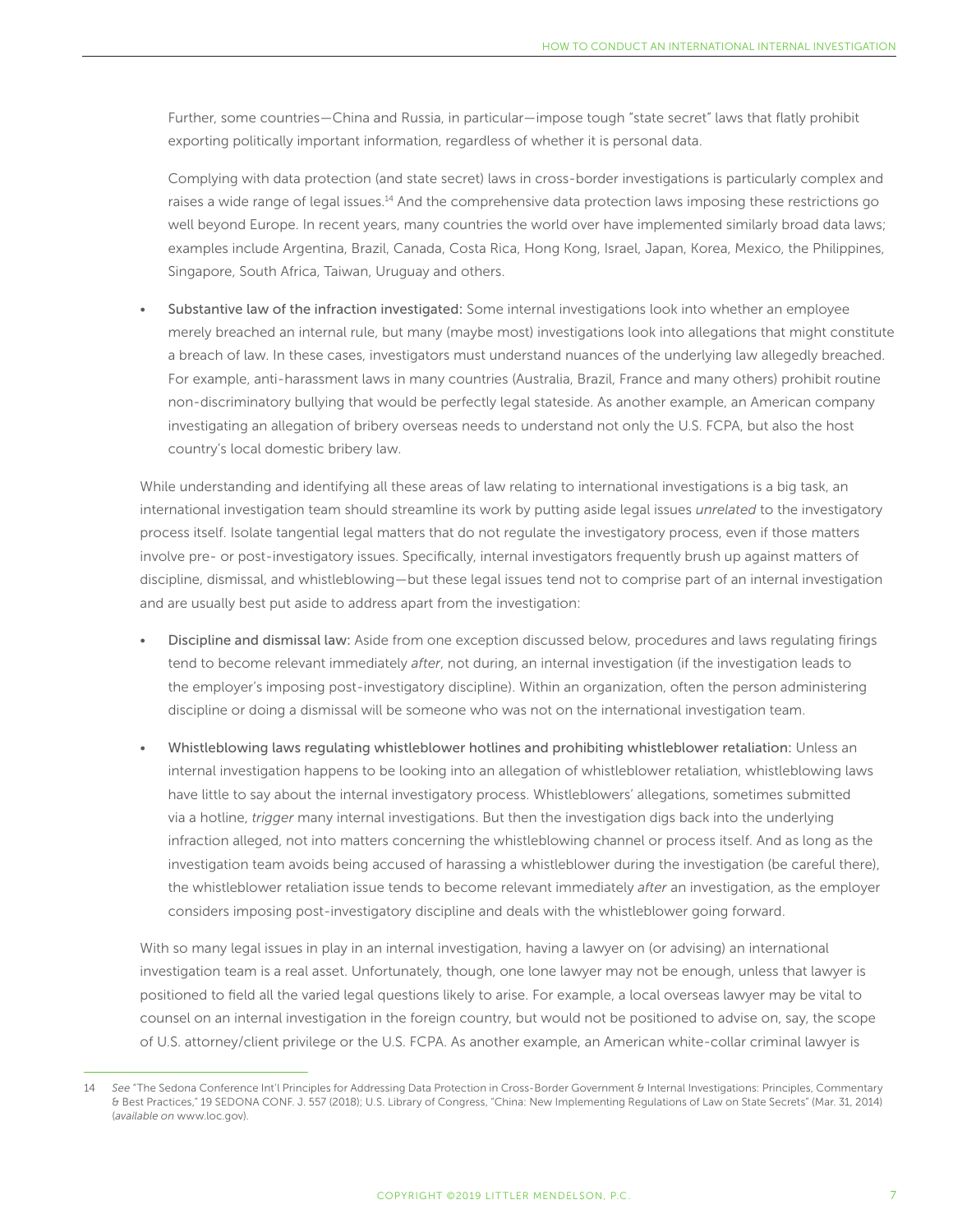essential when investigating allegations related to a pending or possible U.S. federal criminal prosecution, but might not be positioned to advise on (or even spot issues under) foreign countries' employment, collective labor, and data privacy laws.

Among all the legal issues possibly in play in an international investigation, one constant is that almost every internal investigation outside the United States triggers tricky issues of host country *employment* law. Therefore, most international investigation teams need foreign employment law expertise. This may be less obvious to American headquarters, because in the employment-at-will United States, employment law plays only a peripheral or marginal role in the investigatory process (as distinct from the post-investigatory *disciplinary* process). Sometimes, U.S. investigators see substantive employment law as relevant to investigations into employment law allegations—say, investigations into alleged bullying, harassment, discrimination, equal pay violations, payroll irregularities or immigration/I-9 compliance—but not relevant to investigations into infractions unrelated to the law of the workplace—for example, investigations into alleged insider trading, price-fixing, embezzlement, tax fraud, environmental wrongdoing or data breaches. By contrast, in most countries outside the United States, even an internal investigation into a financial crime or other allegation completely unrelated to employment law triggers nuanced employment law issues *as to the investigatory process itself*, and may also trigger issues of collective labor law and employee-context data privacy law.

## *Process:* The stages and steps for conducting an effective and legally compliant cross-border internal investigation

Having addressed threshold strategic considerations for conducting an international investigation, we turn now to process—the mechanics, stages and steps involved in project-managing a cross-border internal investigation that will meet headquarters standards while complying with applicable laws and accounting for expectations overseas that may be hostile to American-style investigatory practices.

There are any number of ways to break down or unpack the international investigatory process. Because every investigation is different, some components central to one investigation will not be present in others. One helpful way to separate out the issues is to detail the main stages of an international investigation, and then to break those stages down into their component steps. Here is a 30-step checklist for a multinational seeking to project-manage a cross-border internal investigation, grouped into four stages:

- 1. Take Preparatory Steps *before* the International Investigation
- 2. Respond Initially to a Suspicion or Allegation Arising Abroad
- 3. Interview Witnesses Abroad
- 4. Impose Discipline, Take Remedial Measures and Issue Communications *after* the International Investigation

#### Stage 1: Take Preparatory Steps *before* the International Investigation

In America, an organization does not necessarily need to take any specific steps before launching an internal investigation. Tapping experienced investigators is a great idea, but otherwise, even a start-up company's first-ever domestic U.S. investigation might come off perfectly well, even if the company had not done anything in advance to pave the way or prime the pump.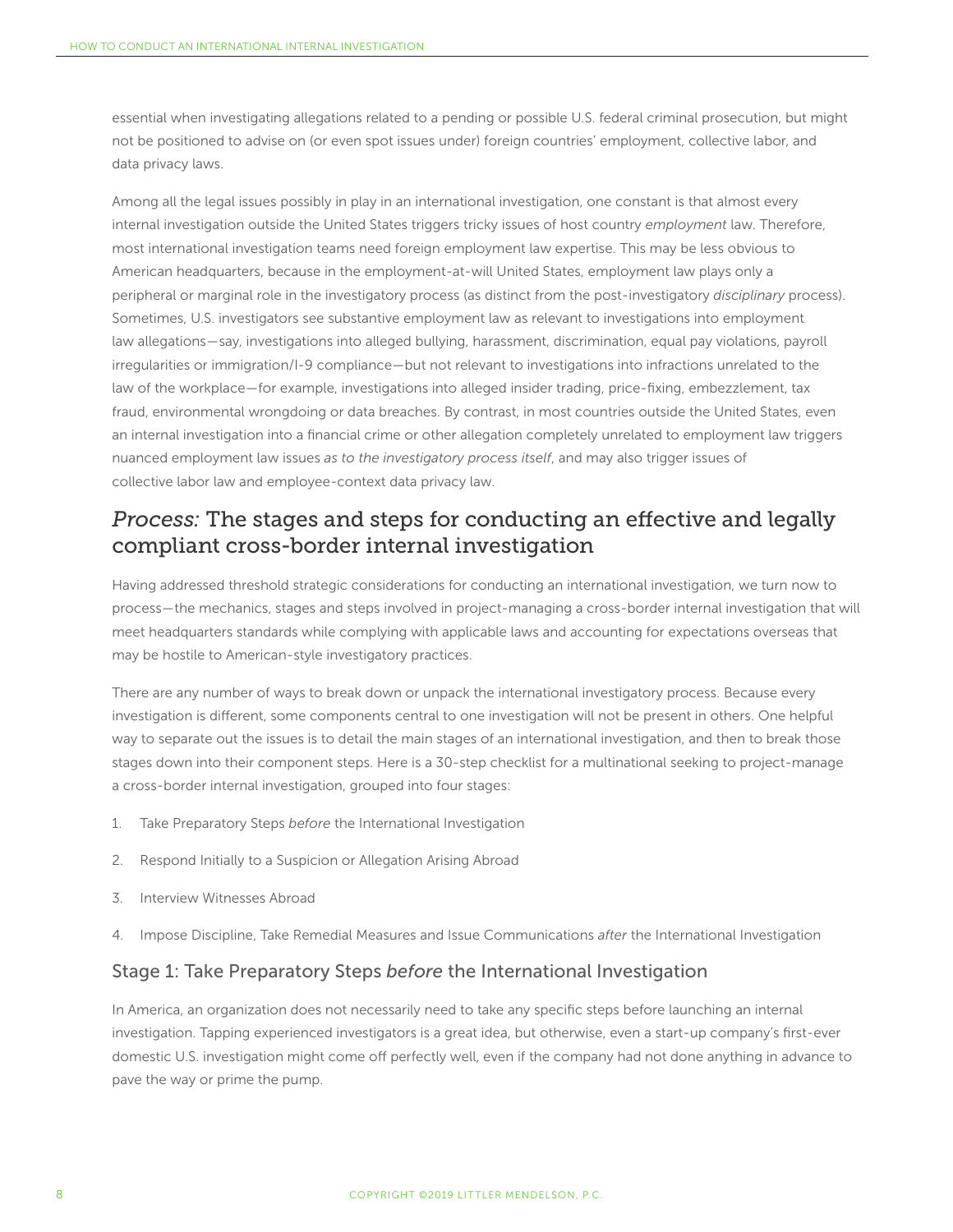Not so abroad. Outside U.S. employment-at-will—particularly in Europe and other jurisdictions with comprehensive data protection laws—an organization needs to clear some preparatory hurdles before it launches an internal investigation into a specific allegation or suspicion of wrongdoing. Overseas, *neglecting* to take these pre-investigatory steps may complicate an internal investigation, and may even make it non-compliant and possibly compromised. Consider taking the following steps outside the United States even before getting a specific allegation or suspicion of wrong doing to investigate.

1. Implement a Robust Code of Conduct: A fundamental tool for multinationals that will conduct international investigations is a well-thought-out, properly-launched global code of conduct or business ethics (or package of global policies) that applies to affiliates' employees worldwide. The code should expressly forbid all acts the organization has a compelling business reason to prohibit—insider trading, environmental crimes, bribery/ improper payments, antitrust violations, intellectual property infractions, audit/accounting impropriety, conflicts of interests, mishandling data, discrimination, harassment, bullying and the rest.

The code should be particularly clear on topics that tend *not* to be illegal under most countries' laws—topics like conflicts of interests, supervisor/subordinate sexual relationships and inappropriate conduct on social media. Outside of U.S. employment-at-will, whenever alleged or suspected wrongdoing is not per se illegal, the code of conduct or other work rule becomes central to an investigation, because even if a target is guilty as charged, without a specific code or rule prohibiting the misbehavior, there will be nothing to investigate, as there will be no grounds for discipline. Would-be wrongdoers will point out they did nothing illegal and nothing to break any internal company rule.

That said, a global code of conduct should also specifically prohibit acts that *are* otherwise illegal. Outside U.S. employment-at-will, where there is no code of conduct or work rule, employee lawbreakers sometimes argue that even a legal infraction is not good cause for discipline or dismissal, especially when the employee broke a law to get the job done, help the employer, or "go the extra mile." Think of, for example, an employee who bribed an obstreperous official who was blocking an important company project, or a sales executive colluding with competitors to raise prices and boost profits, or a plant manager pouring hazardous waste down a drain to save expensive environmental remediation costs.

2. Launch a Compliant Whistleblower Hotline: From an American point of view, an effective whistleblower hotline is a strongly recommended practice, both to uncover compliance problems and to provide evidence for investigators. Hotlines exist to elicit allegations, complaints and denunciations for the organization to investigate and then, as necessary, remedy (keep in mind, though, that not all internal investigations start with a hotline tip—many investigations look into allegations that surface "off-hotline"). Without a hotline, wrongdoing is more likely to get covered up and violations are more likely to proliferate. Further, America's Dodd-Frank government whistleblower bounty program motivates employers to launch robust in-house hotlines to lure in whistleblower denunciations that otherwise might go straight to U.S. government enforcers.

Whistleblower hotlines have become so common in the United States that a mini-industry has emerged of outsourced hotline providers. Indeed, a whistleblower hotline is more than just a strategy—one can be required. Publicly traded American companies and "foreign private issuers" must make report "procedures" available for the "confidential, anonymous submission by employees" of their "complaints and concerns regarding questionable accounting or auditing matters."<sup>15</sup> New York State guidance addressing the financial services sector urges

<sup>15</sup> Sarbanes-Oxley Act of 2002, Pub.L. No. 107-204, at §301 (1).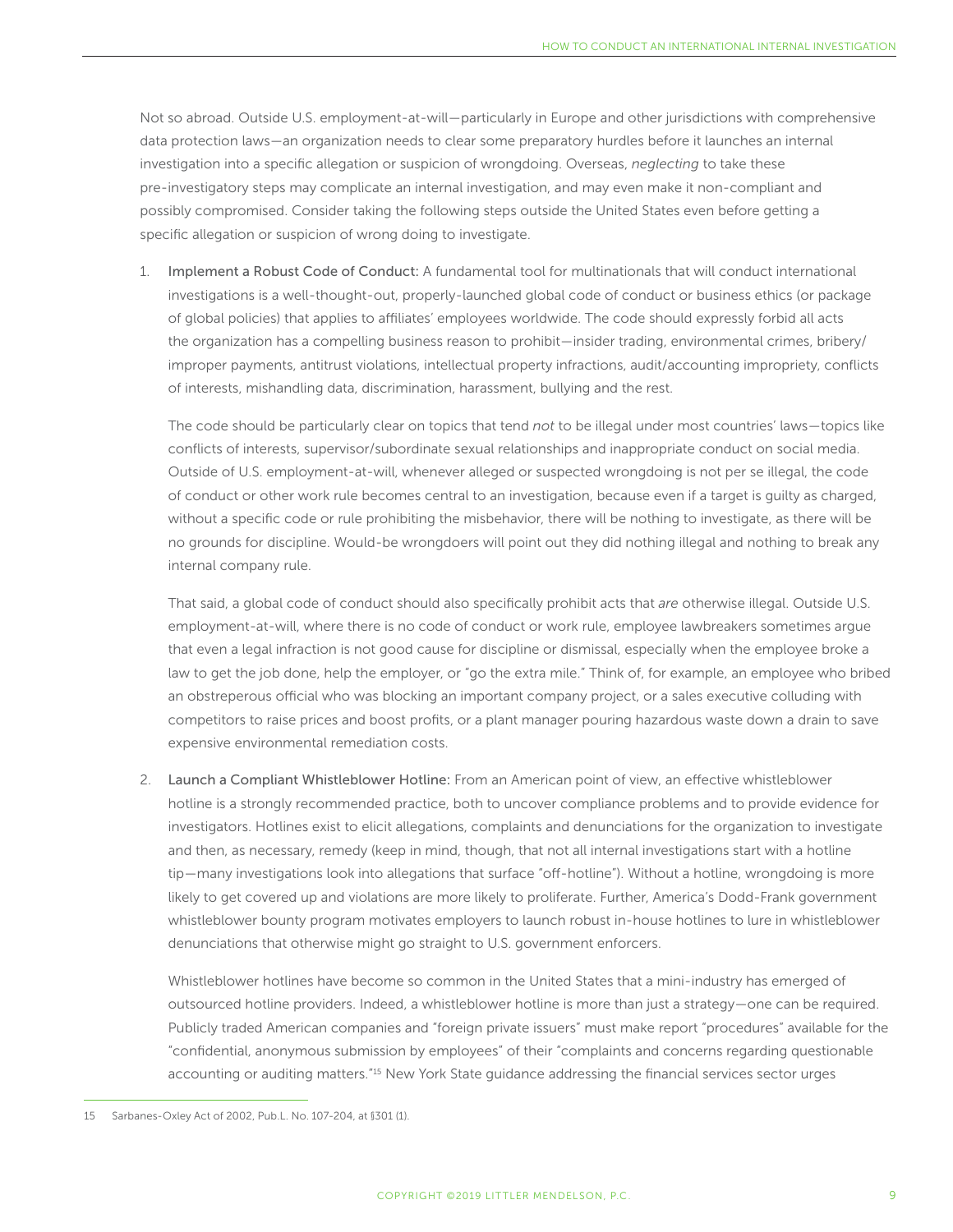"establish[ing] procedures for ensuring appropriate follow-up to valid [whistleblower] complaints."16 A recent French law called "Sapin II" requires whistleblower hotlines at employers with more than 50 employees, and in early 2019 the EU proposed a directive to become effective May 2021 that also mandates in-house hotlines— "internal reporting channels" at employers of over 50 employees.<sup>17</sup>

But overseas, especially in parts of Europe, whistleblower hotlines have been surprisingly controversial. Arguments against "report channels" have raged in Europe since at least 2005, when French decisions struck down American hotlines.<sup>18</sup> More recently, Europeans have grudgingly come to accept the utility of workplace hotlines.<sup>19</sup> In early 2019, Spain repealed its law that had prohibited anonymous hotlines.20 European jurisdictions including France and the EU itself now mandate both internal company hotlines and government-run hotlines, too.<sup>21</sup>

Still, "hotline law" remains complex in Europe, with "data protection authorities" (particularly in France, Scandinavia and Eastern Europe) still taking strident anti-hotline positons in the name of privacy and GDPR compliance. Unhelpfully, the proposed EU directive requiring in-house hotlines expressly defers to GDPR and declines to offer any defense to a hotline privacy challenge.<sup>22</sup> Spanish hotline law imposes its own specific data privacy protections.23 This said, though, *outside* of Europe, laws—even broad data protection laws patterned on the European model—rarely seem to get invoked to rein in whistleblower hotlines. But complications might arise. In Hong Kong, for example, employees may need to consent to a hotline.

A multinational is well advised (and in some cases required) to offer a global whistleblower hotline which can both initiate cross-border internal investigations and offer up valuable evidence for investigators. Launch and communicate a global hotline thoughtfully, complying with laws in relevant countries while keeping aware of cultural flash points.

3. Build Channels for Cross-Border Data Exports: An American multinational conducting a cross-border investigation inevitably sends (that is, "exports"), back to U.S. headquarters, personal information naming or identifying overseas employee whistleblowers, targets and witnesses. EU GDPR and laws in other comprehensive data protection law jurisdictions expressly prohibit exporting employee data to countries like the United States not deemed to offer "adequate protections," unless the data export travels through an approved channel. This is a huge issue under EU GDPR, where for practical purposes the approved data export channels are: "standard data protection clauses"; U.S./EU "Privacy Shield"; "binding corporate rules"; "approved code[s] of conduct"; and (in some contexts only) employee consents.<sup>24</sup>

Before sending investigators into the EU or another comprehensive data protection jurisdiction to conduct an investigation, first build channels to allow the export of internal investigatory data back to headquarters. Building and expanding cross-border data flow channels can be slow and expensive, so waiting until a specific allegation or suspicion triggers an actual investigation may be too late. As a practical matter, U.S. headquarters may already have channels in place for exporting *other* personal data. For example, maybe U.S. headquarters is "Privacy Shield"

<sup>16</sup> NY State Dep't of Financial Svcs. Memo of Jan. 7, 2019 from M.T. Vello, "Guidance on Whistleblowing Programs," pg. 5 point # 6.

<sup>17</sup> EU dir. 2018/218, arts. 4-5.

<sup>18</sup> *Cf.* D. Dowling, articles at 45 ABA THE INT'L LAWYER 903 (2011) and 42 ABA THE INT'L LAWYER 1 (2008).

<sup>19</sup> *See* S. Fuller, "Whistleblowing: Signs of a Shifting Landscape," Int'l Bar Ass'n Global Insight, Mar. 2019.

<sup>20</sup> *Ley Orgánica* 3/2018 at art. 24(1).

<sup>21</sup> EU dir. 2018/218, arts. 4-6.

<sup>22</sup> EU dir. 2018/218 at art. 18.

<sup>23</sup> *Ley Orgánica* 3/2018 at art. 24(2).

<sup>24</sup> *Cf.* EU GDPR arts. 6(1)(a); 46(2); 49; European Data Protection Board, Guidelines 2/2018 on Derogations of Art. 49 under [GDPR], May 2018.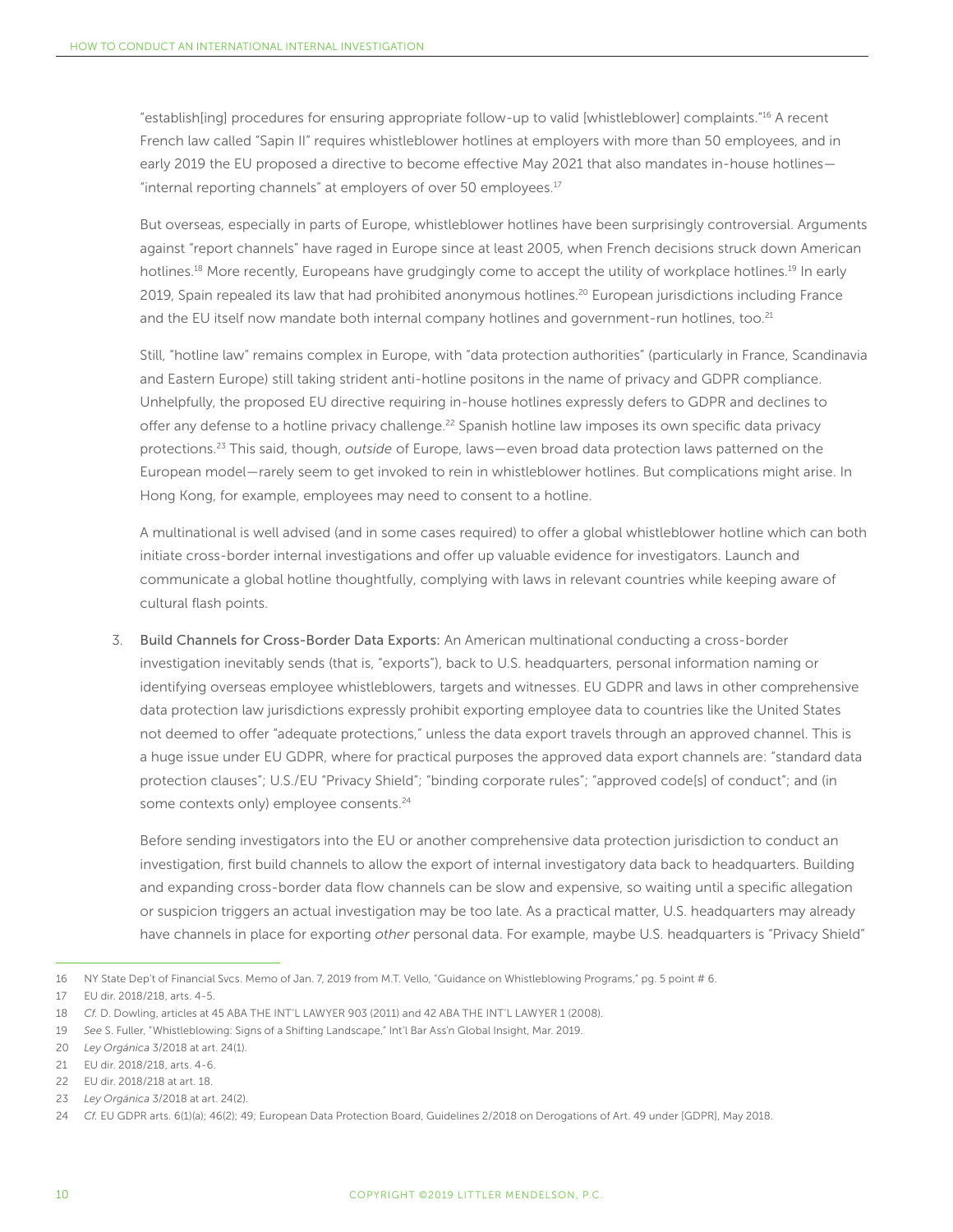self-certified or has standard data-protection-clause agreements in place with its European affiliates. Where this is the case, go back and check these channels—amend them, as necessary—to be certain that they expressly cover *investigatory* data.

And in countries like China and Russia that impose tough "state secret" laws prohibiting the export of even information that is not "personal," stake out a defensible compliance positon.

4. Craft a Strategy for Processing "Criminal" Data: In the EU and other comprehensive data protection jurisdictions, a special challenge to processing investigatory data locally (and to exporting it back to headquarters) is accounting for heightened data protection regulation of information about possible criminal conduct. This is an acute problem in Europe because EU GDPR article 10 and the EU criminal-data directive (directive 2016/680) impose strict consent and other requirements on handling "criminal" information. While "criminal" information includes data about "criminal convictions," fortunately that poses little problem for most internal investigations, because "criminal convictio[n]" information rarely surfaces during an investigation (conviction data is much more relevant as to pre-hire background checks). However, the problem here is that GDPR article 10 also expressly reaches pre-conviction personal data "relating to criminal…offences or related security measures." Internal investigations routinely look into allegations that some aggrieved employee or some proactive data law enforcer might characterize as a "criminal…offenc[e] or related security measur[e]."

In the EU and other comprehensive data protection jurisdictions, before launching a specific investigation into a misdeed that might amount to a crime, an investigating organization should formulate a proactive compliance position by which its investigation complies with GDPR article 10, with the EU criminal data directive (directive 2016/680) and with equivalent rules in other countries regulating criminal "offence" data. One strategy is to frame investigations as looking into breaches of internal rules, not "criminal offences."

5. Grant Mandated Access to the Investigation File: All competent investigators protect the confidentiality of their investigations to uphold integrity, to shield witnesses and whistleblowers, and to minimize exposure to claims of retaliation, libel or invasion of privacy. In the United States, this comes down to three words: Keep It Confidential.

Overseas, though, a legal concept unknown to U.S. law can obliterate the ideal of a confidential investigation. Law in the EU and other comprehensive data protection jurisdictions forces an investigating organization (a "data controller") to turn over investigation files, witness statements, whistleblower complaints and even final investigation reports ("personal data") to involved targets and witnesses ("data subjects") who come forward and request to see ("access") them. Specifically, under EU GDPR, whenever a target or witness in an investigation asks "to obtain...access to" investigation files, the organization maintaining those files "shall provide a copy."<sup>25</sup> Further, the investigating organization actually has to disclose to the target and witnesses both that an investigation file exists and that they enjoy a "right" to "access" it upon "request."26 An EU body once decreed (under GDPR's predecessor law) that employers must tell investigation targets they are being investigated and that an investigation file exists as soon as there is no substantial risk that notice to the target "would jeopardize" the investigation.<sup>27</sup> In addition, a target or witness accessing an investigation file enjoys a "right" to force appropriate changes or additions to the text of investigatory documents in the file—a "right to obtain…the rectification of inaccurate personal data concerning him or her" and "to have incomplete personal data completed, including by… providing a supplementary statement."28

26 EU GDPR art. 14(1)(d), (2)(c).

28 EU GDPR art. 16.

<sup>25</sup> EU GDPR art. 15(1), (3).

<sup>27</sup> Opinion 1/2006, EU Article 29 Working Party, 00195/06WP 117, Feb. 1, 2006.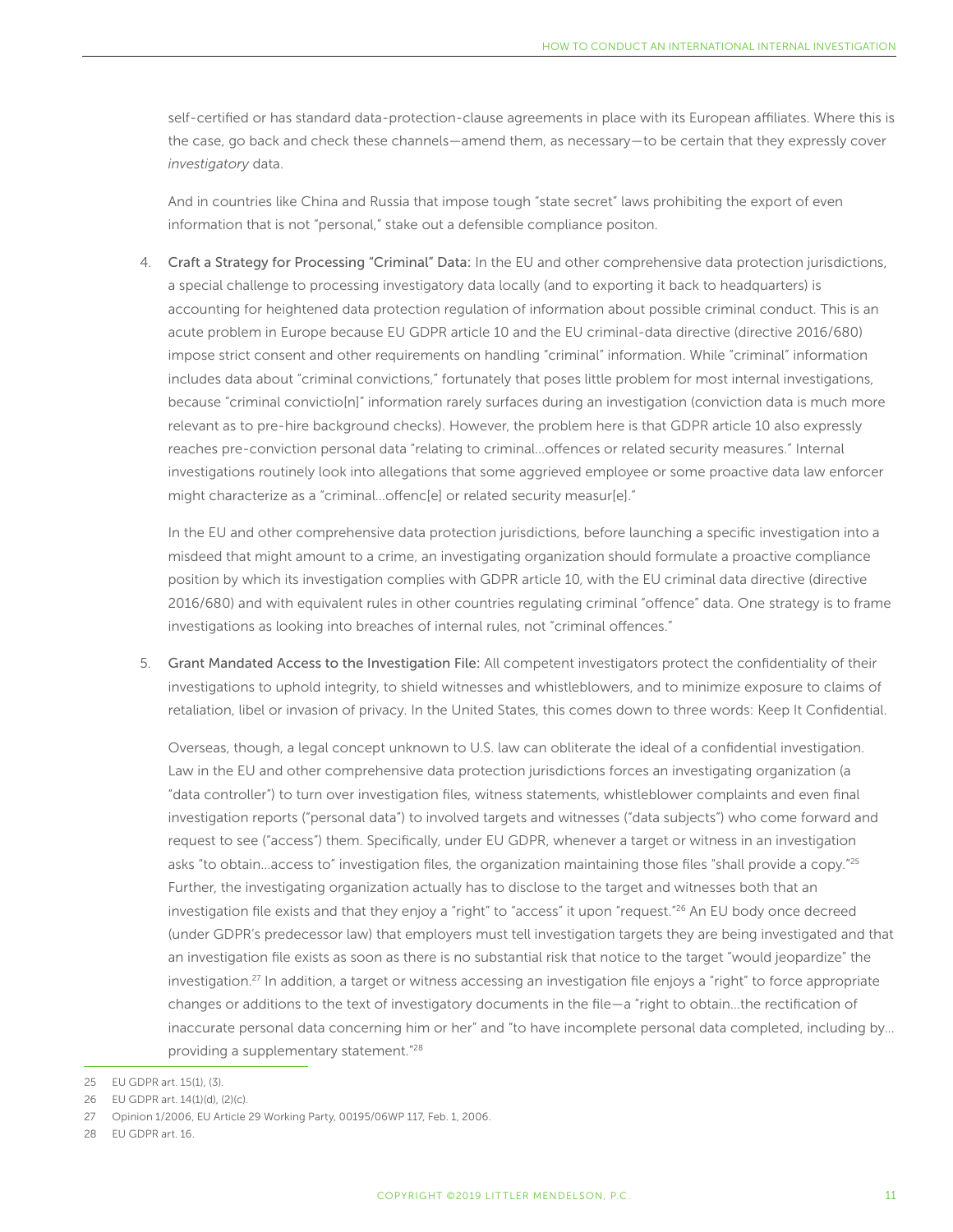This so-called "data subject access request" doctrine reaches only personal information about only the person asking. Indeed, the responding organization must omit, redact or anonymize personal information about *others*. But in the investigation context, most all of an investigation file involves the investigated target, so a *target* "access request" in effect demands to see the whole investigation file (as redacted of identifying information about others). EU jurisdictions take this seriously in the investigatory context; cases in Germany, for example, presume a target can see an investigation file even *during* the investigation.

Of course, having to show targets and witnesses confidential investigatory notes and analyses while an investigation is in full swing confounds American investigators, and some have flouted foreign data-access rights to uphold investigatory integrity. But because an internal investigation that violates local law is itself illegal activity that some whistleblower could denounce, always balance investigatory confidentiality against data subject access rights. Stake out a compliance position. Articulate a legitimate business case for deferring access until investigations reach a stable point. Do all this *before* a real-world investigation target comes forward during the heat of a high-stakes investigation demanding to see investigation documents.

When an actual investigation launches, draft notes, interview transcripts and other documents aware that the target and witnesses might get access later. One strategy is to omit all names and identifiers; a fully anonymized investigation file without any "information relating to" any person "who can be identified, directly or indirectly" is not subject to data protection laws—in the EU, full anonymization completely sidesteps GDPR.<sup>29</sup> In practice, though, omitting all names and identifiers from a detailed investigation file will not be practical (using code names or numbers is not enough, because those are "indirect identifiers"). But in some cases it may be possible to draft certain documents, even a confidential final investigation summary report, without naming or "indirectly" identifying anyone.

All this said, though, check applicable data law. Fortunately, not all comprehensive data protection laws are as strict as EU GDPR in the investigatory context. The British Columbia Personal Information Protection Act, for example, offers a helpful investigatory exception relaxing certain obligations to collect employee consents to process data during internal investigations.<sup>30</sup>

6. Disclose Investigation Procedures: If the organization has any standing bodies of labor representatives overseas, consider informing or consulting with them about a high-level set of investigatory practices. This suggestion may seem counter-intuitive, because American organizations are reluctant to lock themselves into a rigid protocol or framework setting out how they will conduct all their internal investigations, and are even more reluctant to publicize that protocol to rank-and-file employees. Investigators need flexibility—every investigation is different, no one can predict an investigation's twists and turns, and a blueprint showing how an organization will conduct internal investigations might fall into the wrong hands and help a wrongdoer stay a step ahead of investigators. From an American point of view, issuing and communicating a detailed internal investigation protocol probably does not make much sense.

But in the international context, this can play out differently. Labor laws in Europe and elsewhere might require disclosing ("informing") in-house investigatory frameworks to employee representatives like union committees, "works councils" and "staff delegates," as well as to health and safety committees empowered to consult over investigations into industrial accidents. Or, at least, militant overseas labor representatives have *argued* 

29 *Cf.* EU GDPR art. 4(1).

<sup>30</sup> British Columbia Personal Information Protection Act sec. 12(1)(c).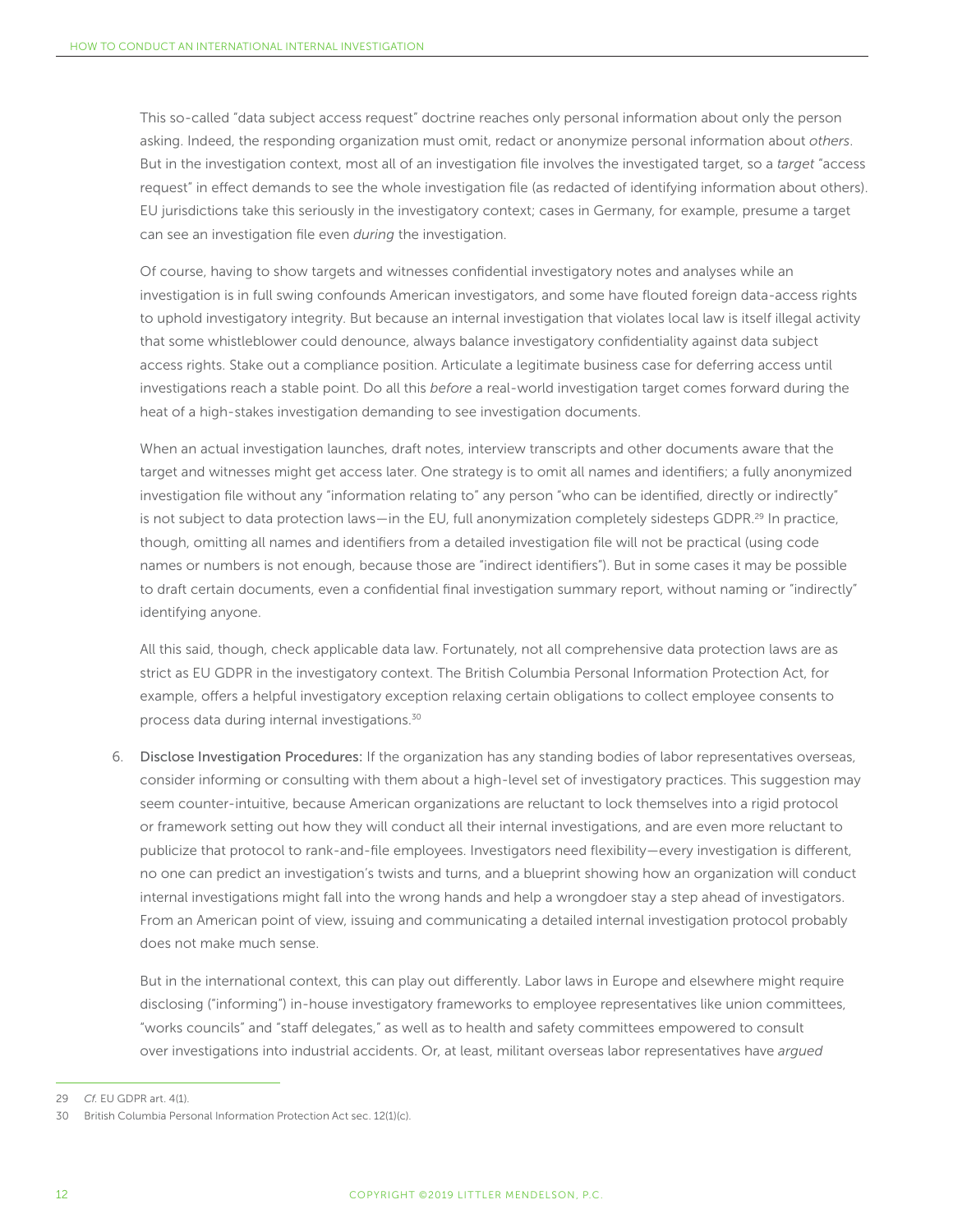that their labor laws require disclosing or consulting over investigatory procedures. The labor representatives might claim the employer cannot launch a high-profile workplace investigation without having first collectively bargained or consulted over the process. Separately, in-house Data Privacy Officers may also ask for an internal investigation protocol.

An employer that "bites the bullet" and discloses to staff representatives at least a skeletal investigatory-practices outline might actually free itself up to conduct broader internal investigations later, with less interference from labor representatives. When an allegation or suspicion of wrongdoing arises later, the organization might then just go ahead and investigate. If militant employee representatives start asking obstreperous questions or making troublesome demands about the investigation, the employer can point out that its investigatory practices are "good to go" in this workplace, already consulted over, agreed-to or bargained to impasse.

#### Stage 2: Respond Initially to a Suspicion or Allegation Arising Abroad

Having taken pre-investigatory steps paving the way for international investigations, a multinational is ready to investigate a specific allegation or suspicion of wrongdoing that arises at, or reaches into, its operations overseas. Before interrogating overseas staff, take necessary pre-interview steps in ways that comply with applicable law. Assess the scope of the investigation. Mobilize an investigation team. Nail down a cross-border investigating strategy. Collect up the relevant documents and evidence.

7. Assess Whether a Full Investigation Is Appropriate: Some employee-facing whistleblower hotline communications claim the employer investigates "all" complaints received, and some companies claim they "always" investigate allegations of wrongdoing that come in. Do not believe this. In the real world, lots of reports come in that do not merit investigating. Some are insufficient. Some are misdirected. Some would lead to investigations that would be either futile or cause more problems than they resolve. Before jumping in and launching an international investigation, verify an investigation even makes sense.

On one end of the spectrum are insufficient allegations impossible to investigate appropriately. For example, some complaints are too vague to follow up on, like a denunciation from an anonymous whistleblower who refuses to self-identify and who fails to identify the target or anyone else involved. Some complaints are obviously groundless, like fantastical allegations from psychologically unstable serial complainers and strategic charges by ex-employees already pursuing aggressive litigation in court. Some would-be allegations, even if true, merely amount to questionable judgment or rude behavior, or else are either impossible to fix or are susceptible to a quick resolution that does not require an investigation—examples include complaints about the parking situation, a broken toilet, a chronically-empty vending machine and complaints about loud, obnoxious and smelly coworkers. Also, never investigate a complaint that, even if legitimate, is a mischaracterized human resources matter best referred over to the HR team, like a complaint about compensation, workload, workspace, work hours and being passed over for promotion. Whistleblower hotlines at some organizations attract more HR gripes than allegations of wrongdoing appropriate for an investigation.

At the other end of this spectrum is the problem scenario of the allegation that might be legitimate, but where an investigation is sure to fail or come up empty because even if investigators find evidence of wrongdoing, the organization will take no action—the decisionmaker will protect the target and bury or ignore an incriminating report. And there is the scenario where "the fix is in," and the investigators are either biased or under pressure to exonerate, and so an investigation would be a subterfuge or cover-up. Before launching an international investigation, verify it is legitimate and that upper management will support it, whatever the result.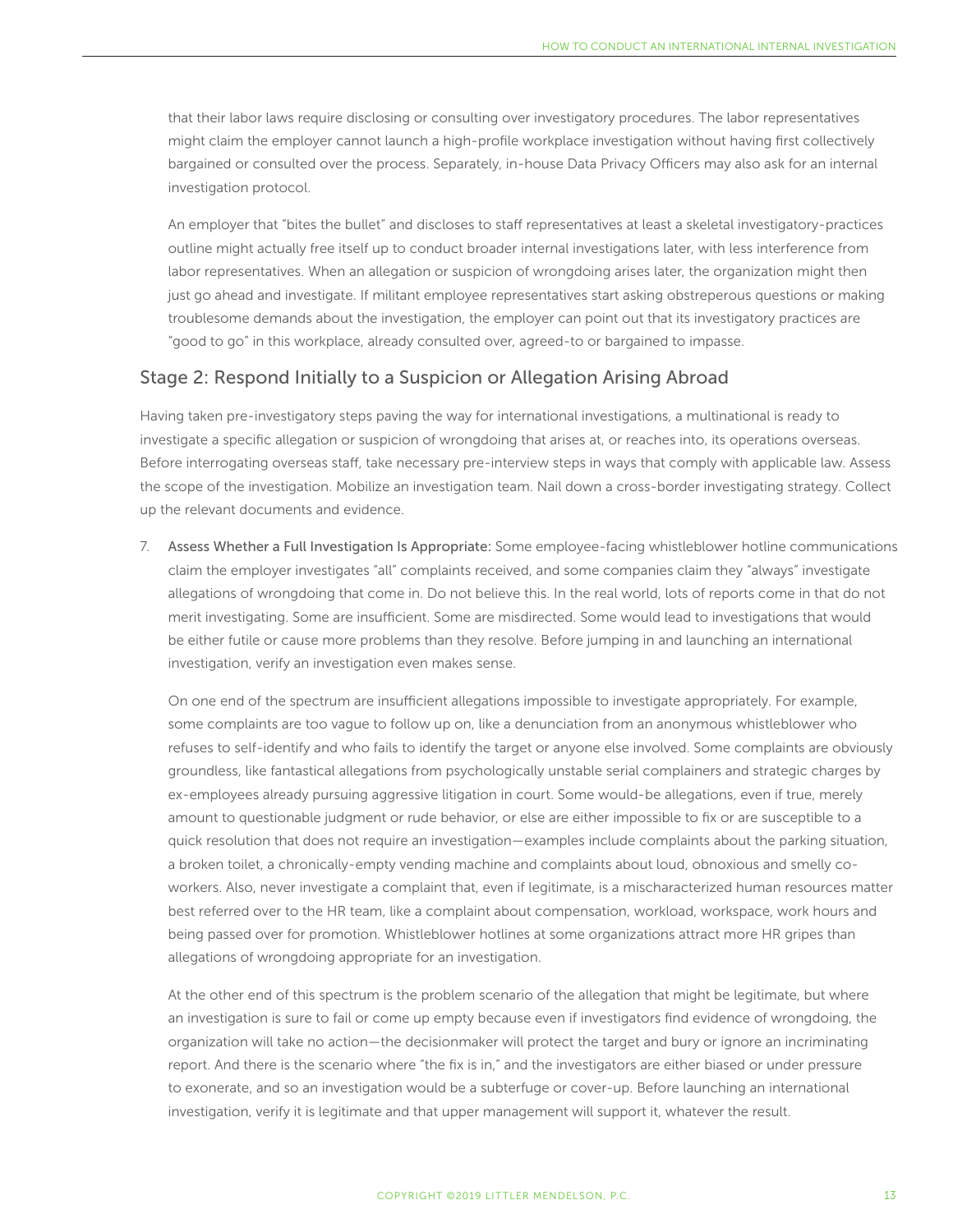8. Appoint a Qualified Investigator or Investigation Team: Employers often do streamlined investigations into low-stakes allegations with just a single investigator or two (maybe a supervisor or human resources professional and an outside expert or lawyer) checking some records and asking some questions. At the other extreme, a complex and high-stakes internal investigation can be an expensive, months- or years-long project mobilizing a team of internal executives, forensic experts, HR leaders and in-house counsel as well as company directors, outside lawyers, accountants, consultants, private investigators and translators.<sup>31</sup>

Depending on the scope of a given cross-border investigation, either appoint a single investigator or assemble an investigatory team. Select an investigator or team leader competent in investigatory technique, familiar with applicable law, and experienced with how investigations in the jurisdictions at issue differ from domestic American investigations. Avoid the common mistake of appointing an all-star team of Americans expert in U.S. law, U.S. investigatory best practices, and U.S. criminal prosecutions but with little experience abroad and little understanding of host-country law. American investigators might focus so intently on the American issues that they may be blinded to compliance challenges under host-country employment, data and investigatory procedure laws.

Often a U.S.-led international investigation purposely excludes ("screens") target-country locals from the investigation team because headquarters considers the locals inexperienced in internal investigations or susceptible to bias, prone to confidentiality leaks, or vulnerable to the influence of local management (maybe the local target himself). Where these are legitimate concerns, consider including on the investigation team at least one disinterested local *outsider* (say, a local consultant or outside lawyer) familiar with host-country culture, language and law.

Verify that no one on the investigation team has a conflict of interests or might be a witness. Include on the investigation team someone expert in the subject of the allegation—say, an accountant in an embezzlement or FCPA accounting-provisions charge, an industrial safety expert in a workplace accident investigation, or a computer programmer in an inquiry into a data breach. Consider language fluency. Consider including an investigation team member from the internal audit function and an in-house or outside lawyer who can confer attorney-client privilege. As to outside lawyers, consider tapping investigatory counsel who is not the organization's regular advisory counsel and is therefore less likely to trigger a lawyer-as-witness conflict and be too close to interested local managers. And consider who is the lawyer's client: In the biggest investigations, different lawyers advise different affiliated parties—the headquarters company, local affiliates, the board of directors, the auditors, key executives. Also, consider local issues that affect who should be on the investigation team; for example, in France, often the company doctor actually needs to play a role (and yes, French employers have company doctors). Finally, think about who beyond the investigation team might need to become involved in the matter—for example, who will impose discipline and handle grievance procedures? Is the disciplineimposer best included on, or screened from, the investigation team?

Be sure everyone on the investigation team has good investigation skills and is familiar with the legal and strategic issues in an investigation. A recommended practice, of course, is to have trained investigators in advance of the investigation.

9. Impose Immediate Punishment, if Necessary, and Consider a Suspension: Before taking any other step in an overseas investigation, first check whether local law imposes a *discipline deadline*. Ideally, of course, punishment

<sup>31</sup> *See* Laura Brevetti, "Self Detection: So Key, So Difficult," *NY Law Journal*, July 13, 2009 at S2.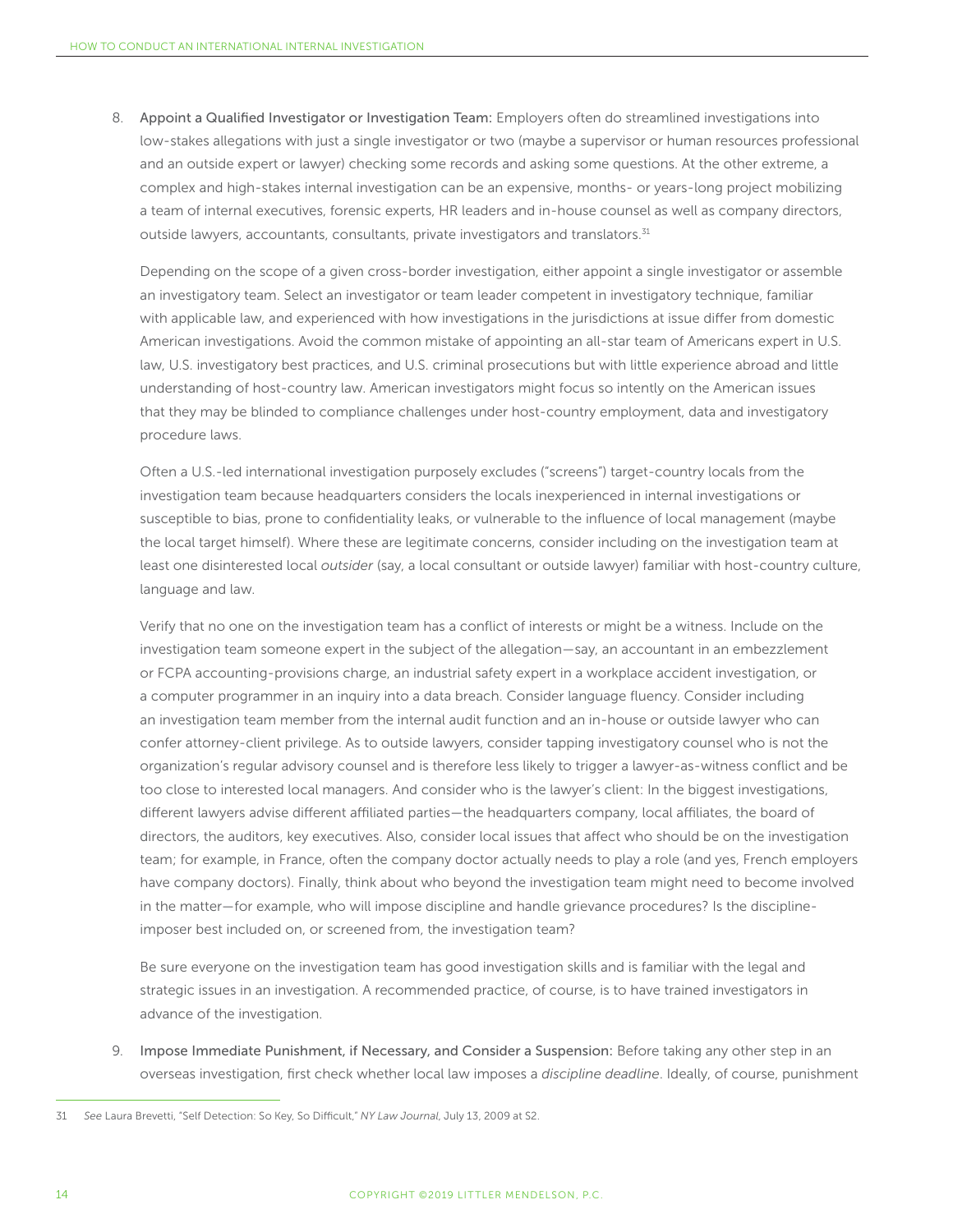comes after the end of an internal investigation; to an American point of view, to "shoot first and ask questions later" would defeat the whole purpose of an investigation. The challenge is that overseas, employment laws can impose rigid discipline mandates that may not even occur to American investigators. Laws in some countries flatly require imposing punishment, including dismissal, quickly. Miss the short deadline and the wrongdoer goes unpunished, in that discipline or "for cause" dismissal after the deadline is too late and is illegal.

Foreign jurisdictions' discipline-deadline laws either do not foresee exhaustive internal investigations or else they actively try to legislate away the luxury of a thorough investigation. Jurisdictions like Austria impose tight deadlines of only days during which an employer can legally invoke evidence of misbehavior as good-cause support for a firing. In Belgium, an employee's dismissal for good cause "must occur within three working days from the moment the facts are known to the terminating party; the facts must be notified to the dismissed [employee] by registered mail within three working days from the date of dismissal."<sup>32</sup> France gives employers longer—a calendar month from the day the employer is "informed" of a wrongful act—to impose for-cause discipline.<sup>33</sup> In Iraq, an employer firing an employee for cause must notify the Iraqi Labour office within 24 hours of the time of the *incident*—not 24 hours after the end of an internal investigation—although perhaps the employer might be able to dismiss later.

It is easy to advise expediting all internal investigations to comply with these discipline-deadline mandates, but obviously that will not always be possible, especially where the deadline is short and the allegations complex. Rather, an American investigation team will want to take the position that the discipline-deadline "clock" starts only after its investigation is complete, but local law may not be so accommodating. How this plays out will depend on case law under the local discipline-deadline mandate and on the facts—how much evidence about the alleged infraction the employer got, and when. Paraphrasing the title of Richard Nixon counsel John Dean's Watergate memoir, the legal issue here is what the employer knew and when it knew it.

In a jurisdiction that imposes a short discipline deadline but where the employer cannot tolerate punishing a target until after its investigation concludes, develop a proactive and defensible position under local law that, in this situation, the discipline-deadline clock is somehow tolled (stopped) till the investigation winds up. And as a fall-back, check whether local law will allow a post-deadline *no-cause* dismissal, providing notice and paying severance pay.

Separately (regardless of whether a discipline-deadline mandate applies), at the outset of an internal investigation take any necessary *interim* discipline or personnel measures, like separating an accused harasser from the alleged victim and imposing a paid or unpaid suspension until the end of the investigation. But check whether local law regulates suspensions—and remember that suspended employees can become much less cooperative witnesses, even though a paid suspension is essentially extra vacation. Overseas, most suspensions during an investigation will have to be paid, and in some jurisdictions (England, for example), even a paid suspension may itself be a form of discipline that an employer must justify. Where an unpaid suspension is possible, consider whether it is legitimate or if it stays in place too long. In Canada, the Supreme Court once awarded CAN\$485,100 in constructive dismissal damages to an executive put on an "indefinite suspension."34

<sup>32</sup> Carl Bevernage, "Belgium" chap. 3 in INTERNATIONAL LABOR & EMPLOYMENT LAWS vol. IA (ABA/BNA 2017), at pg. 3-44.

<sup>33</sup> French Labor Code art. L.124-10 *as interpreted by* French Ct.App. dec. no. 38634 of Apr. 3, 2014.

<sup>34</sup> *Potter v. New Brunswick Legal Aid*, 2015 SCC 10 (CanL II) (Mar. 6, 2015).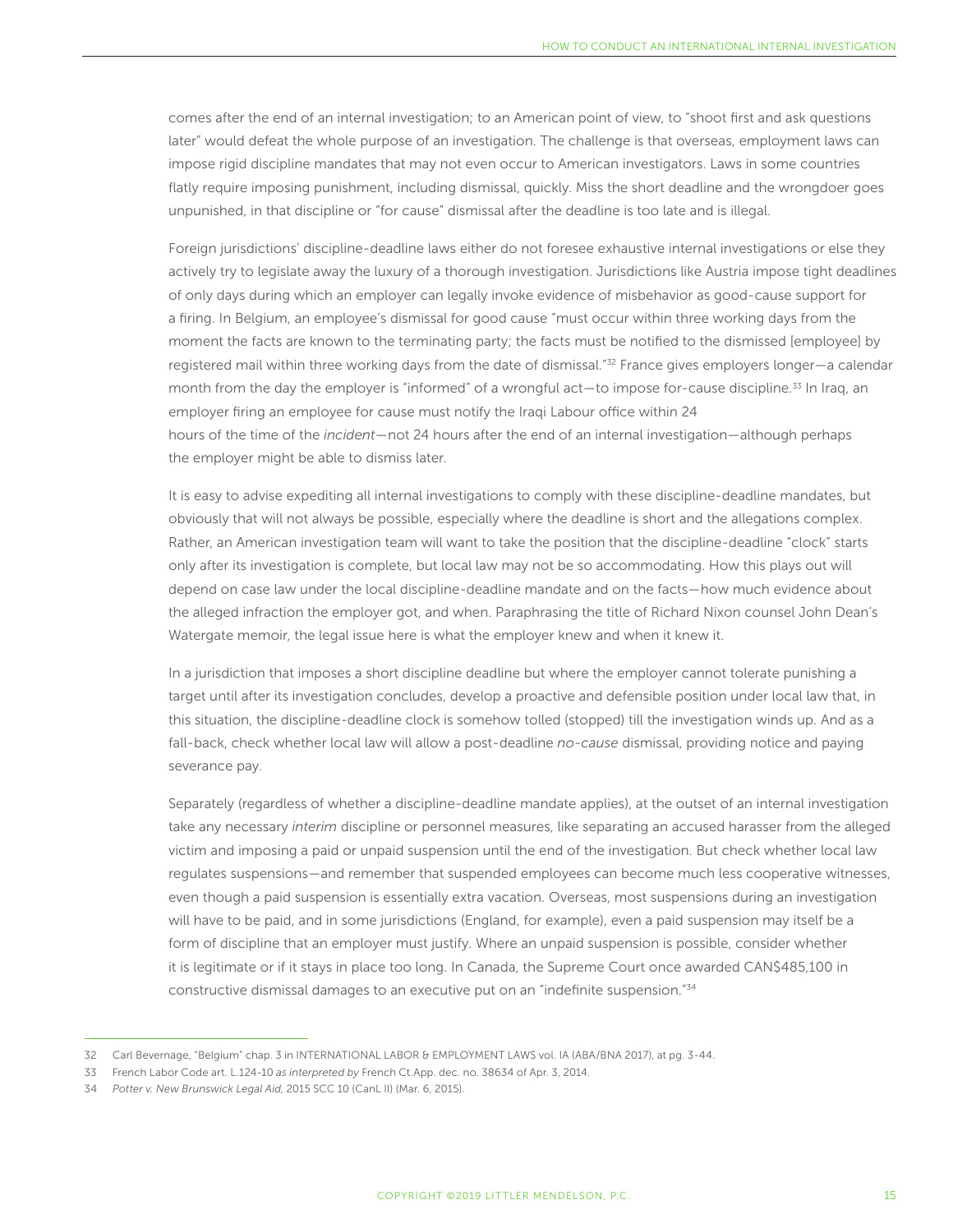10. Define Investigation Scope and Draft an Investigation Plan: An investigation without a well-defined scope takes unpredictable turns—remember the outrage at Ken Starr when his Whitewater land-deal investigation abruptly shifted to focus on Monica Lewinsky sex allegations.<sup>35</sup> Delineate the scope of an internal investigation at the outset, defining goals, setting boundaries and establishing the endpoint. Where corporate bylaws require a board of directors resolution to launch an investigation, that resolution should define investigatory parameters.

In defining the scope of an overseas investigation, factor in the nature of the allegation and the logistical, linguistic and geographic barriers. In some European states, where a whistleblower allegation is anonymous, the fact of anonymity itself restricts the scope of an internal investigation—under EU GDPR and European employment law, an investigation target might argue an anonymous whistleblower denunciation is inherently less credible and so it offers less "probable cause" supporting a broad internal investigation leading to discipline.

Some overseas investigators recommend drafting a detailed outline or plan setting out what the investigatory team will and will not do, consistent with the investigation's scope. According to an Australian law firm:

An investigation plan should be drawn up. Key witnesses should be identified, and persons potentially affected by the investigation should be listed. Practical details, such as location and order of witnesses, should be set out. An outline of the questions to be asked should be drawn up. The objective of the investigation should be noted<sup>"36</sup>

But remember that, as already discussed, in the EU and other jurisdictions with comprehensive data protection laws, any document outlining the scope or plan of an investigation of an identified target is subject to a "data subject access request."

11. Comply With Investigatory Procedure Laws: We mentioned that under American law, a non-government employer's internal investigation is essentially a business or corporate governance matter unrelated to criminal procedure, because there is no "state action." *Upjohn* warnings and *Weingarten* rights aside, American domestic internal investigations (separate from discipline) are largely unregulated. But as mentioned, in jurisdictions in Eastern Europe and beyond, local criminal procedure laws can restrict and even prohibit a non-government employer or other private party from conducting an investigation. These laws are meant to prohibit private parties from intruding on the exclusive investigatory police power of law enforcers. Further, in jurisdictions that require private investigators be government-licensed, internal company investigators are vulnerable to a charge of illegally investigating without a license. And some countries' bar association rules limit or prohibit lawyers (even American lawyers not on the local bar) from conducting internal investigations, particularly if they need someone to administer an oath, such as for an affidavit.

Before embarking on any internal investigation overseas, find out whether local procedural restrictions rein in private party or lawyer-led investigations. Adapt the investigation to conform. One strategy might be simply to characterize the internal investigation as mere "analysis," "checking," "verifying," "asking questions" or "internal compliance" that does not rise to the local-law threshold for a regulated "investigation." Also, in some contexts it might be possible to conduct a cross-border investigation from *outside* the territorial reach of local legal restrictions curtailing private investigations.

<sup>35</sup> *Cf.* KEN GORMLEY, THE DEATH OF AMERICAN VIRTUE: CLINTON VS. STARR (2010) at pgs. 324-62.

<sup>36</sup> Harmer's Work Insights (Australia), Winter 2012, at p. 11.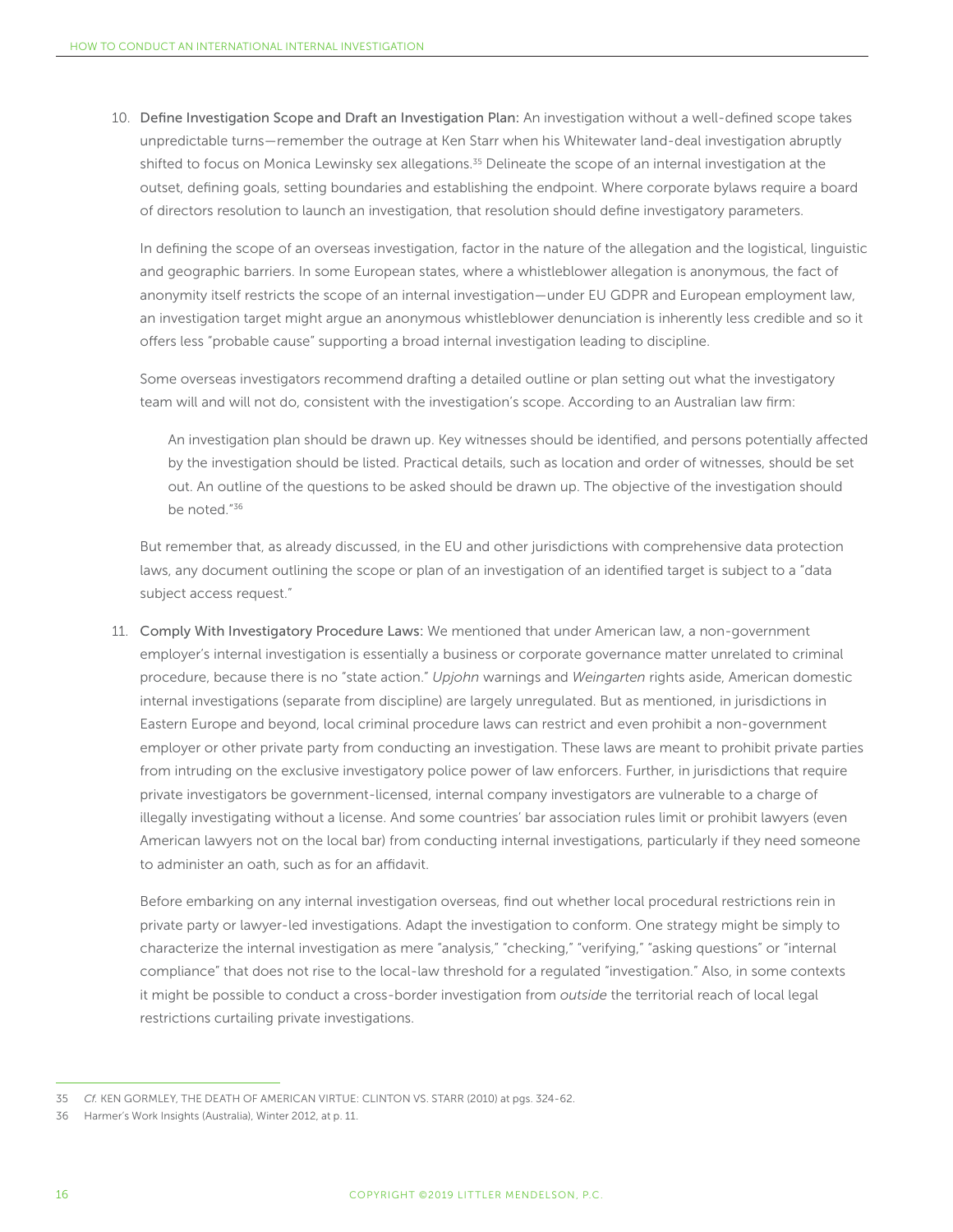A related but separate issue (discussed below) is complying with local laws that regulate specific steps in an investigation, like regulations on searching employee emails/computers/internet history, searching lockers, desks and work spaces, conducting video surveillance and intercepting phone calls. Another related but separate issue (also discussed below) is complying with any local laws that require disclosing to local police evidence of a crime that an investigation might uncover.

12. Research Applicable Rules and Substantive Law: Some internal investigations merely look into alleged breach of an internal rule, some look into alleged breach of a law, and some look into allegations that, if true, would breach both an internal rule and a law. At the outset of any investigation, understand textual nuances of the applicable internal rules and laws that control—after all, the investigators' task is to uncover evidence of (or to exonerate a target accused of breaking) the applicable provisions of rules or law. And so, for example, in a bribery investigation, understand the applicable definition of "bribery." In a conflict of interest investigation, understand what constitutes a prohibited "conflict." When investigating alleged "harassment," check whether the applicable rule or law covers non-discriminatory bullying, or whether it prohibits only protected-groupmotivated harassment.

We mentioned that the employer should already have issued a clear code of conduct or other policies setting out its internal rules. So finding applicable internal rules should be easy. Of course, in an international investigation, be sure to check both applicable *global* policies and the overseas facility's *local* rules (which may not be in English). Then, research applicable laws. In international investigations, American investigators sometimes focus on American laws with "extraterritorial" reach—U.S. trade sanctions laws, the FCPA, the Alien Tort Claims Statute, and U.S. antitrust, securities and employment discrimination laws. Those laws are indeed important "applicable law" even abroad, but never overlook applicable *local* law. For example, a U.S. organization's international bribery investigation should account for the U.S. FCPA, maybe the UK Bribery Act 2010, and also host-country domestic bribery laws. In one situation, an "American businessman" found "guilty of taking nearly US\$5.5 million in bribes as head of [a] Dubai-based company" was sentenced to 15 years in a UAE prison even as the U.S. government affirmatively sought to *defend* him.37 In that particular international bribery case, the accused American apparently did not violate any U.S. law, but he obviously violated Emirati law. The point: Local law may be more relevant and more strict than applicable American law, as to an incident that happened overseas.

13. Safeguard but Do Not Guarantee Confidentiality: Confidentiality in internal investigations is vital for a number of reasons, including minimizing data privacy and defamation claims and avoiding human resources and public relations blow-back. But today's social media climate makes confidentiality hard to preserve. Further, companies' own promotion of whistleblowing (sponsoring hotlines and imposing strict rules against retaliation) might embolden some staff to feel entitled to divulge sensitive company data internally, and even to leak or whistle blow externally.

Investigatory confidentiality can be a compliance issue because EU GDPR and other comprehensive data protection laws affirmatively require preserving confidentiality of identifiable complainants, whistleblowers, witnesses and targets who have not consented to being identified. Therefore, strictly confine investigationuncovered information to company personnel with an actual need to know—the investigation team, retained experts, auditors, counsel, upper management, the board of directors. Resist temptations to inform too wide a circle as the investigation proceeds. Have any outside expert not bound by a privilege (e-discovery provider, forensic computer analyst, accountant, translator and the like) sign a non-disclosure agreement and data-law

<sup>37</sup> "U.S. Businessman Gets 15 Years in Dubai Fraud Cases," *Miami Herald*, Mar. 25, 2013.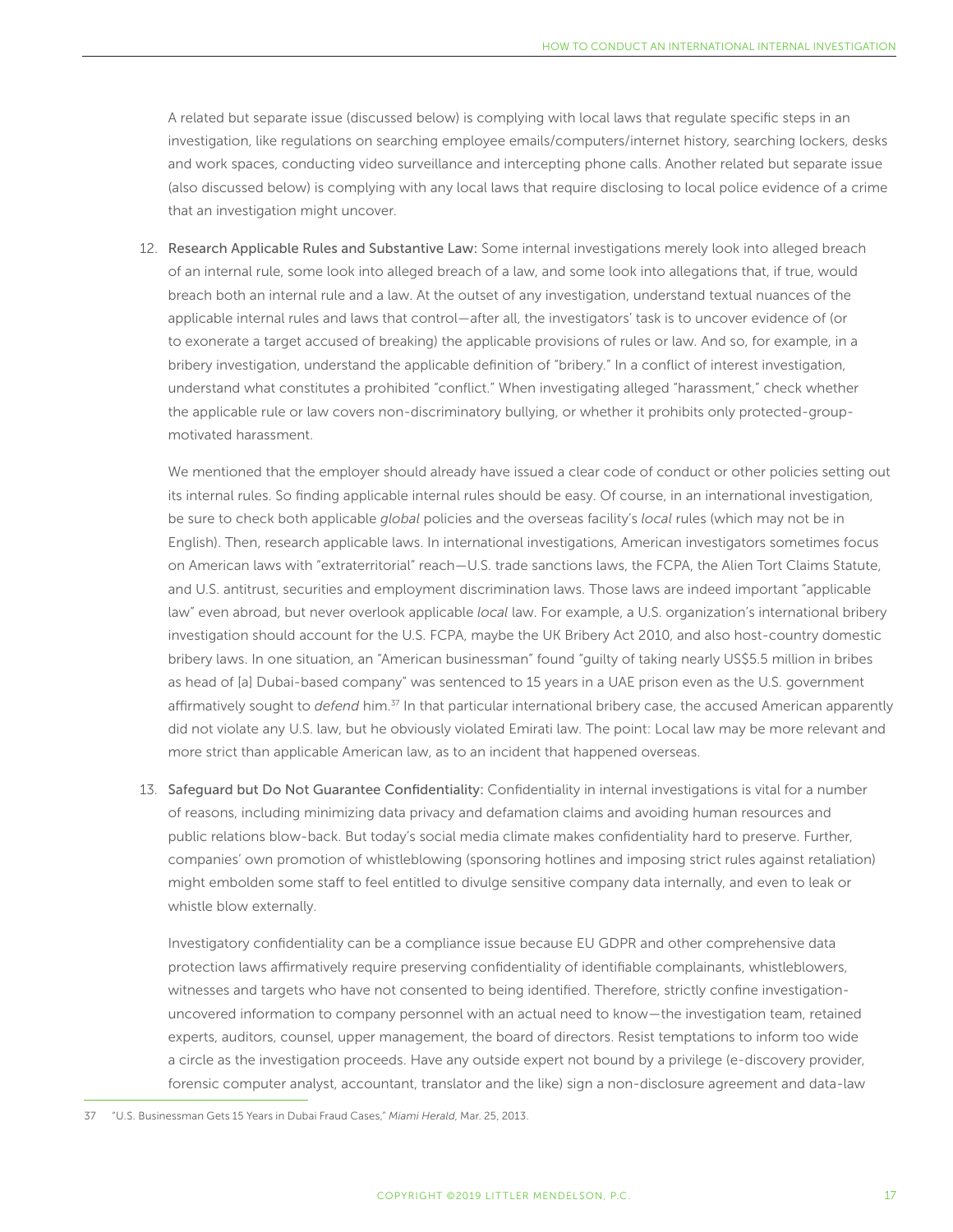compliance warranty. Also, as already mentioned, transmit overseas-gathered investigation data back to U.S. headquarters confidentially, complying with data export rules. (Another confidentiality issue, discussed below, is instructing interviewed witnesses to keep investigatory interviews confidential.)

In the real world, maintaining confidentiality in an investigation is hard, particularly where the incident is the subject of workplace rumors, where circumstances point to a source, and where data protection laws grant "data subject access request" rights to investigatory files. If the investigated infraction is harassment, for example, disclosure of a complaining witness's identity is virtually inevitable. The recommended practice is never to *guarantee* whistleblowers or witnesses absolute confidentiality. (And as a matter of semantics, address this as a confidentiality issue without speaking in terms of preserving "anonymity"—as soon as just one person on the investigation team knows who a complainant is, anonymity no longer exists.)

14. Secure the Attorney/Client Privilege: We already mentioned the complexities of attorney/client privilege analysis in the context of a cross-border investigation. Before gathering documents and questioning witnesses, affirmatively stake out a strategy for how or whether the privilege will cover investigatory notes and files. A Canadian law firm once recommended, as to domestic investigations in Canada: "Give some thought…at the very beginning of the process, as to whether you wish the investigation process, report and surrounding communications to be privileged. It is much easier to attempt to set this up at the beginning of the [investigation] than mid-way through."38

Where the investigation team has a lawyer who will assert attorney/client privilege, check how or whether relevant countries' laws offer the privilege, and to what extent. Does local law extend the privilege to in-house lawyers and to foreign lawyers like American counsel who are *not* members of the local bar? Account for lawyer-as-witness doctrines and any foreign law analogues to the U.S. domestic investigatory-context privilege and work-product doctrine.

Think about who might later attack the privilege by demanding investigators' files, remembering that broad, American-style civil discovery does not exist overseas. If attacks on the privilege are most likely in American court litigation, then maybe *U.S.* privilege law is most relevant.39 Outside broad civil discovery, attacks on attorney/client privilege may be most likely if there is either a "data subject access request" or a government enforcer "dawn raid." Stake out a privilege analysis for those contexts.

15. Account for U.S. Government Enforcement Issues: Most international internal investigations look into allegations that will never lead to inquiries, enforcement actions or criminal prosecutions by any U.S. government agency, be it the U.S. Department of Justice, the Internal Revenue Service, the Securities Exchange Commission, the Equal Employment Opportunity Commission or any other. But those international investigations that might involve U.S. government enforcement proceedings and prosecutions are particularly serious, and tend to be particularly complex. For those situations, craft an effective U.S. enforcement compliance strategy.

Cross-border internal investigations involving U.S. government inquiries or possible U.S. criminal prosecutions raise *sui generis* U.S.-law administrative and criminal procedure issues such as, for example, U.S. governmentcontext attorney/client privilege waiver, advancing defense fees, voluntary disclosures to government ("self-

<sup>38</sup> Rubin Thomlinson LLP *Workplace Investigation Alert #14*, Aug. 2012.

<sup>39</sup> *See Wultz, supra* note II (S.D.N.Y. 2013); E. Herrington & T. McCann, "Privilege Pitfalls: Companies Must Be Careful to Preserve Right During Internal Probes," *Corporate Counsel*, July 2014 at pg. 35; L. Krigten, "Waiver of Attorney-Client Privilege to Protect the Company" *Nat'l Law Journal*, Nov. 22, 2012 at 16; J. Nathanson, "Walking the Privilege Line," *NY Law Journal*, July 13, 2009, at S8.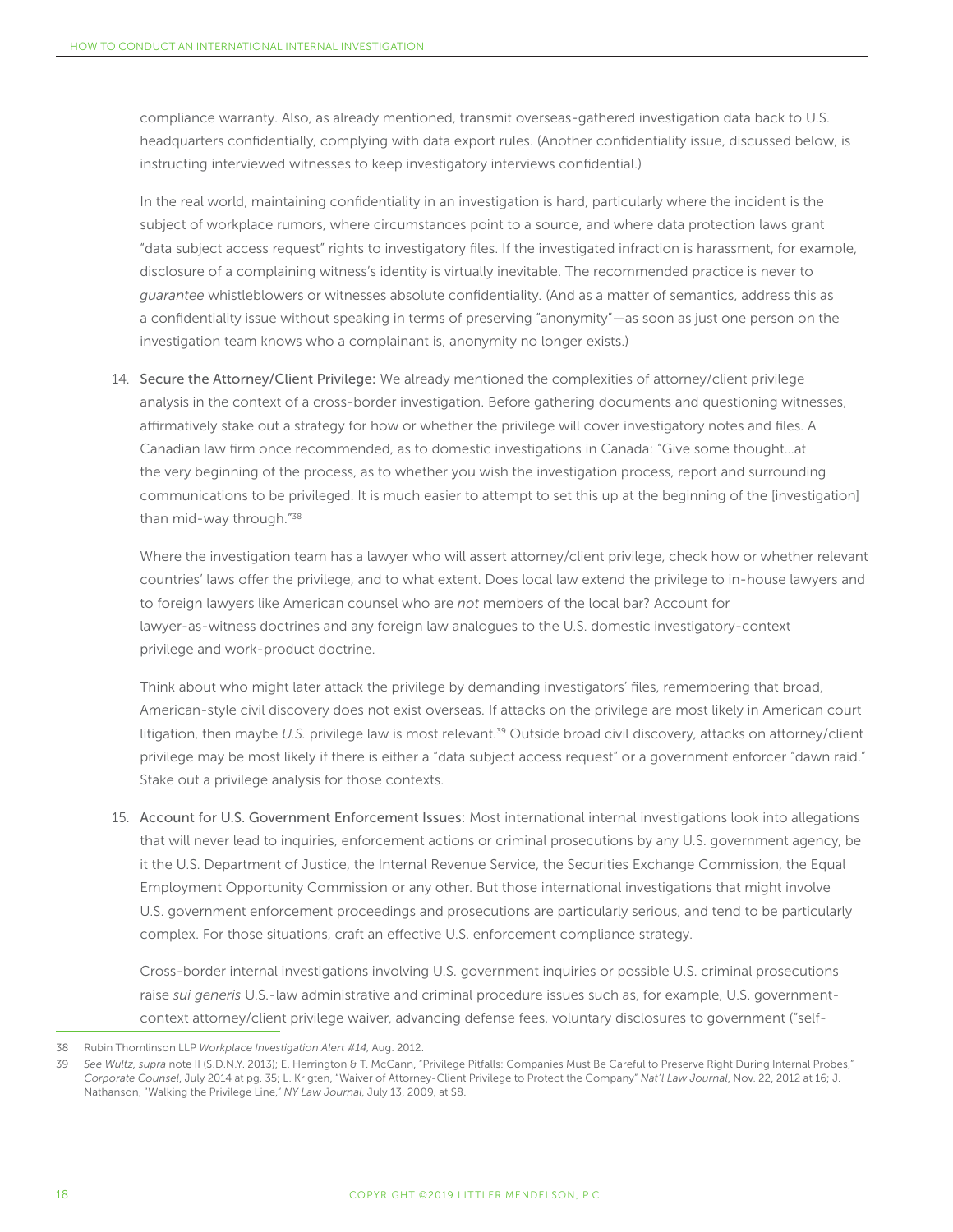reporting" and "suspicious activity reports"), "deferred prosecution" and "non-prosecution" agreements, parallel prosecutions and cross-jurisdictional prosecutorial cooperation. And a different cluster of specialized legal issues can emerge around international e-discovery and producing overseas documents in American-court litigation.

Whenever an international investigation triggers these issues, stake out a reasoned position that accounts for foreign laws, such as so-called "blocking statutes," EU GDPR, "state secret" laws, and criminal procedure mandates in overseas jurisdictions that might also prosecute. Certain formal U.S. government positions and memoranda on these topics have been criticized as inadequately accounting for the very real force of foreign law, and American prosecutors might be seen as failing to defer to inconsistent overseas legal mandates.<sup>40</sup>

16. Impose an Enforceable Legal Hold: Investigators will want to be sure staff in all affected jurisdictions retain relevant documents at least until investigators get copies. Further, "spoliation" claims (alleging improper destruction of documents relevant to litigation) are increasingly common in domestic American lawsuits, even though this issue remains rarely litigated abroad. A recommended practice is to require that employees in affected countries (particularly the identified key custodians of the relevant documents) preserve data possibly relevant to a cross-border investigation until the inquiry and any litigation wind up—maybe even until all statutes of limitations run.

To effect this "preservation of evidence," multinationals often order staff, across borders, to suspend routine data destruction practices like automatic email deletion and routine compliance with company record-destruction policies. And multinationals' global information technology teams disable computer programs that routinely swab or erase old electronic business data. Software exists for implementing and enforcing these internal retention orders, often called "litigation holds" or "legal hold notices" or "LHNs." Companies sometimes bring in outside e-discovery providers to administer LHNs. This said, remember that issuing a broadly-communicated litigation hold or LHN all but announces to everyone that an investigation is underway, which raises a threshold confidentiality issue, and maybe even tips off targets inclined to cover their tracks.

Outside the United States, legal holds can be vital, but they are less routine and, so, are less familiar. A multinational will have to explain its legal hold clearly in countries where local staff is unfamiliar with the practice. Outside of Europe, fortunately, these holds tend to raise few legal hurdles. However, under EU GDPR, and in some other jurisdictions with strict data protection laws and enforcement, an overbroad litigation hold kept in place too long butts into the data-law mandate to purge obsolete personal information including all copies—particularly where an employee or other "data subject" requests the purge as part of the "right to be forgotten."<sup>41</sup> In these jurisdictions, be sure to articulate a defensible business rationale for any long-term litigation hold: Articulate the multinational's specific GDPR article 5(1)(b) "legitimate purpos[e]" for retaining investigatory documents because they remain "necessary" under GDPR article 17(1)(b). Then, regularly review the need for the litigation hold, accounting for the fact that legal holds can be suspect in some contexts under GDPR—processing GDPRregulated personal data for purposes of U.S. court litigation might even require a GDPR article 6(1)(f) derogation to balance data subjects' "fundamental rights and freedoms" with the litigant data controller's "legitimate interests."

<sup>40</sup> *See* principles 3—7 in Sedona Conf., Int'l Principles, *supra* note 14, 19 SEDONA CONF. J. 557 (2018), at pgs. 606-21.

<sup>41</sup> EU GDPR arts. 5(1)(b); 17.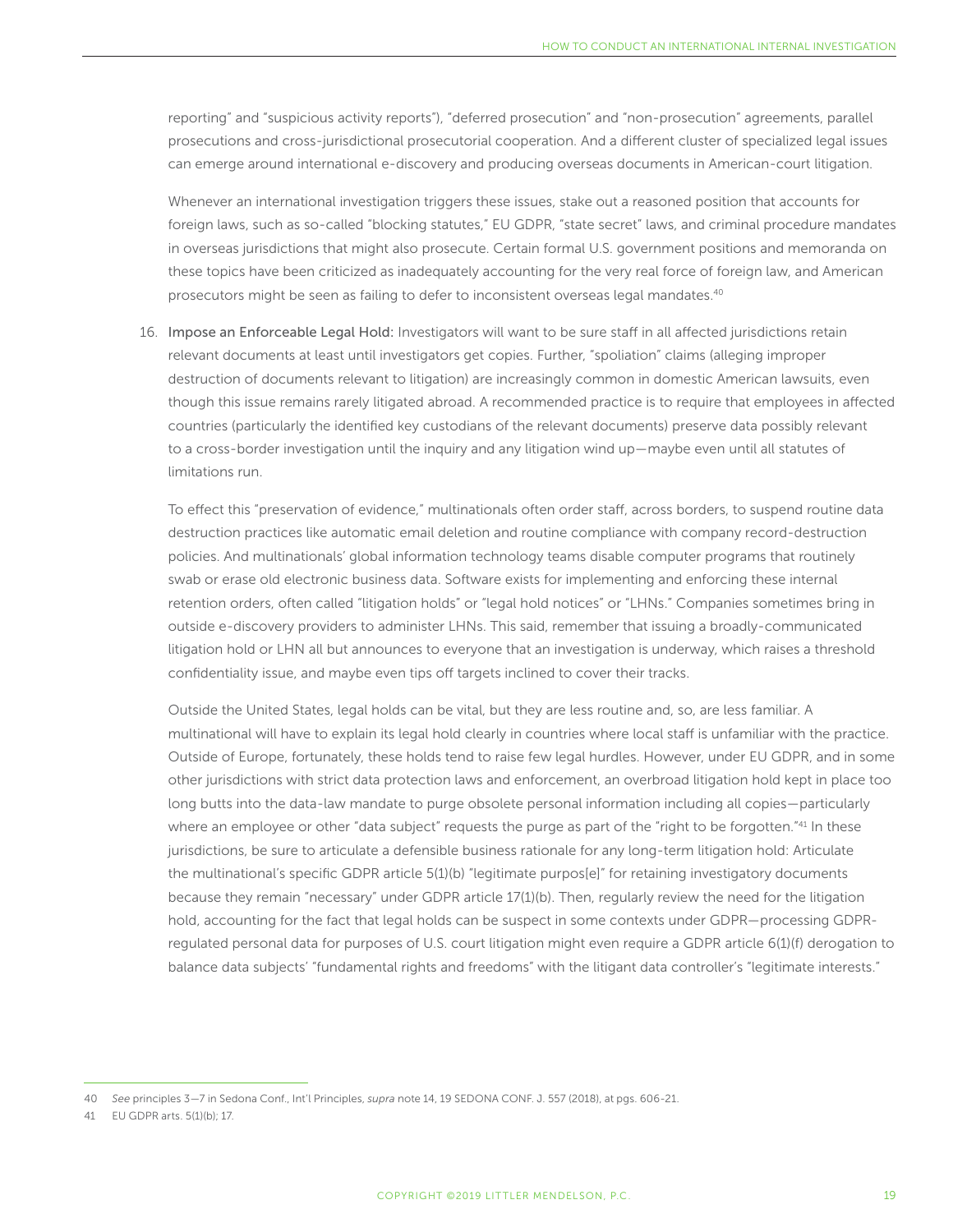17. Collect Relevant Documents Legally: In internal investigations, gathering up the relevant documents and information is usually the most important piece, apart from witness interviewing—and in some investigations, documents say a lot more than witnesses do. So the internal document-gathering step is vital. Collecting documents relevant to an investigation can require overcoming *technological* challenges, such as locating electronic files, crafting searches, recovering internet search histories, capturing metadata, retrieving ostensiblydeleted documents and text messages, and remotely accessing company devices in employee custody. While the technological challenges may be significant, within the United States, fortunately, investigatory documentgathering presents few *legal* challenges as long as the organization followed recommended practices and previously told staff both that the employer owns all company information and systems and that management reserves its right to access company data without notice—employees cannot reasonably expect privacy in company emails or documents. Issuing a notice to that effect is a strongly recommended practice in the United States.

This plays out very differently abroad, especially under EU GDPR and other comprehensive data protection laws. In these jurisdictions, even if management has issued a statement explaining it owns the company systems and reserves a right to search them without further notice, data protection law might nevertheless restrict or even prohibit the organization from looking at ("processing") its own files, systems and security camera footage to conduct an investigation. The legal analysis here is that data law allows an organization to look at its own (personal) data only for "the specified, explicit and legitimate purposes" for which that organization had originally "collected" that data in the first place (GDPR art. 5(1)(b)). For example, a company that maintains an email system for the "specified, explicit and legitimate purpose" of fostering internal and external communications arguably cannot legally access ("process") its own email system for the very separate "purpose" of conducting an investigation that might get somebody fired. Separately, where an investigation looks into conduct that would constitute a "criminal...offenc[e]," GDPR is argued to curtail the emplover's right to collect ("process") investigatory data.42

In addition to this fundamental data-law analysis, some jurisdictions throw up other barriers specific to company investigators searching and reviewing employee text messages, emails, company documents, internet search histories and security camera footage. For example, some EU jurisdictions in effect decree that an employer may never read any employee email with the word "Personal" in the subject line, because those emails are presumptively not company-related and therefore inappropriate for the employer ever to see—even though savvy employees who understand this might easily misuse the "Personal" label to hide inappropriate communications. As another example, France prohibits management from accessing employee emails until the company goes to court and brings in a bailiff-like court officer to oversee the review process in real time. In Germany and elsewhere, collective labor law can be argued to require notifying employee representatives before the employer searches workers' emails and documents. And any company "Data Privacy Officer"<sup>43</sup> may have to be involved, and the DPO will inevitably argue that less employer access during the investigation is better. Further, unless the employer took careful preventive steps earlier, in Germany, Italy, Poland and some other European jurisdictions, the whole company email and intranet system might be deemed a "telecommunication" network regulated under "telecoms" law, and in that case the employer searching its own systems risks doing an illegal wiretap, akin to a telephone company listening in on its customers' private phone calls.

These issues are not theoretical. They become hotly contested and high-profile whenever an employer in one of these jurisdictions is thought to be accessing employee emails, text messages and other company systems for an

42 EU GDPR art. 10.

<sup>43</sup> EU GDPR arts. 37-39.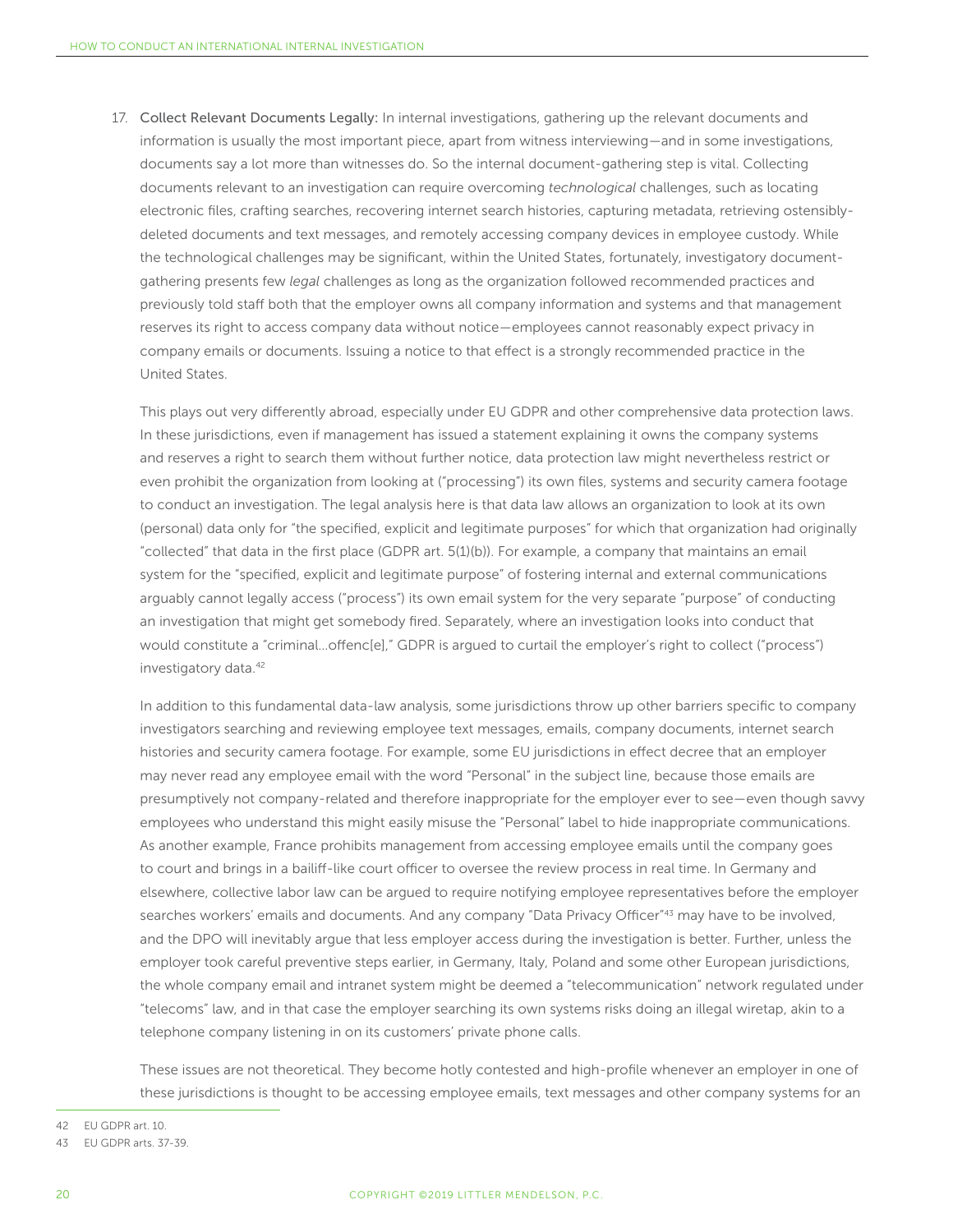investigation. And these issues extend far beyond the EU. For example, in Alberta, Canada, an employer usually cannot read employee emails unless the employee has consented in advance to the search.<sup>44</sup> In a 2013 Chinese case, even though the employer's code of ethics had notified employees that emails on company servers were "company property rather than personal communication," and even though China had no broad data protection law, the Guangdong Foshan Intermediate People's Court held an employer's review of staff emails during an internal investigation illegal.<sup>45</sup>

In a cross-border investigation, think through all the legal issues before accessing internal documents. Then work up a defensible compliance strategy, and implement it. Complying with all the legal strictures here can be complex. Unfortunately, there is no easy advice to offer or "magic bullet," because the analysis is situation-specific and depends on many factors, including:

- the jurisdictions at issue
- the types of searches the employer wants to conduct (remote computer monitoring versus desk search, for example)
- how the company had set up its systems, and whether its systems trigger "telecoms" laws
- the content of the employee communications (notices) the organization has made about its systems
- whether affected employees have signed any consents relevant to employer access to investigatory data
- whether the searches will uncover personal data about customers, suppliers and other nonemployee outsiders
- whether the searches will uncover any "sensitive" or criminal "offence" data<sup>46</sup>
- how the company's own employee representatives and Data Privacy Officer are likely to respond to the search

One tip is that when making mandated data-processing-system disclosures in the EU and other comprehensivedata-law jurisdictions, go on record declaring that one of the "specified, explicit and legitimate" and "necessary" "purposes" for all company communication systems—email, intranet, security cameras and the like—is, always, "internal investigations."47 Being on record with this position facilitates gathering up documents in an investigation later. This is a preparatory step to take before launching an investigation.

18. Conduct Surveillance Tactics Legally: We have been addressing the standard scenario of investigators gathering up historical information—documents and evidence already generated in the past that relate to the allegation under investigation. A separate issue is the scenario of a more proactive investigation that generates its own investigatory documents, such as trying to catch a perpetrator in the act or making an admission. This might involve, for example, conducting video surveillance, live telephone monitoring or phone tapping, "tailing" a suspect, having an undercover investigator "wear a wire," administering a post-accident drug test, or administering a polygraph test (although polygraphs, illegal in the U.S. workplace, also seem to be extremely rare in internal investigations abroad).

<sup>44</sup> *Moore's Industrial Svc. Ltd.*, Alberta Office of Info. & Privacy Comm'r order #P2013-07, Nov. 29, 2013, at ¶ 53.

<sup>45</sup> A. Lauffs & J. Isaacs, "Court Dismisses Evidence Obtained from Employee's Work Email," Lexology, Oct. 23, 2013 (this said, Chinese court decisions on this point are unpredictable, and the China case law authority is inconsistent).

<sup>46</sup> EU GDPR arts. 9-10.

<sup>47</sup> EU GDPR arts. 5(1)(b), 6, 12.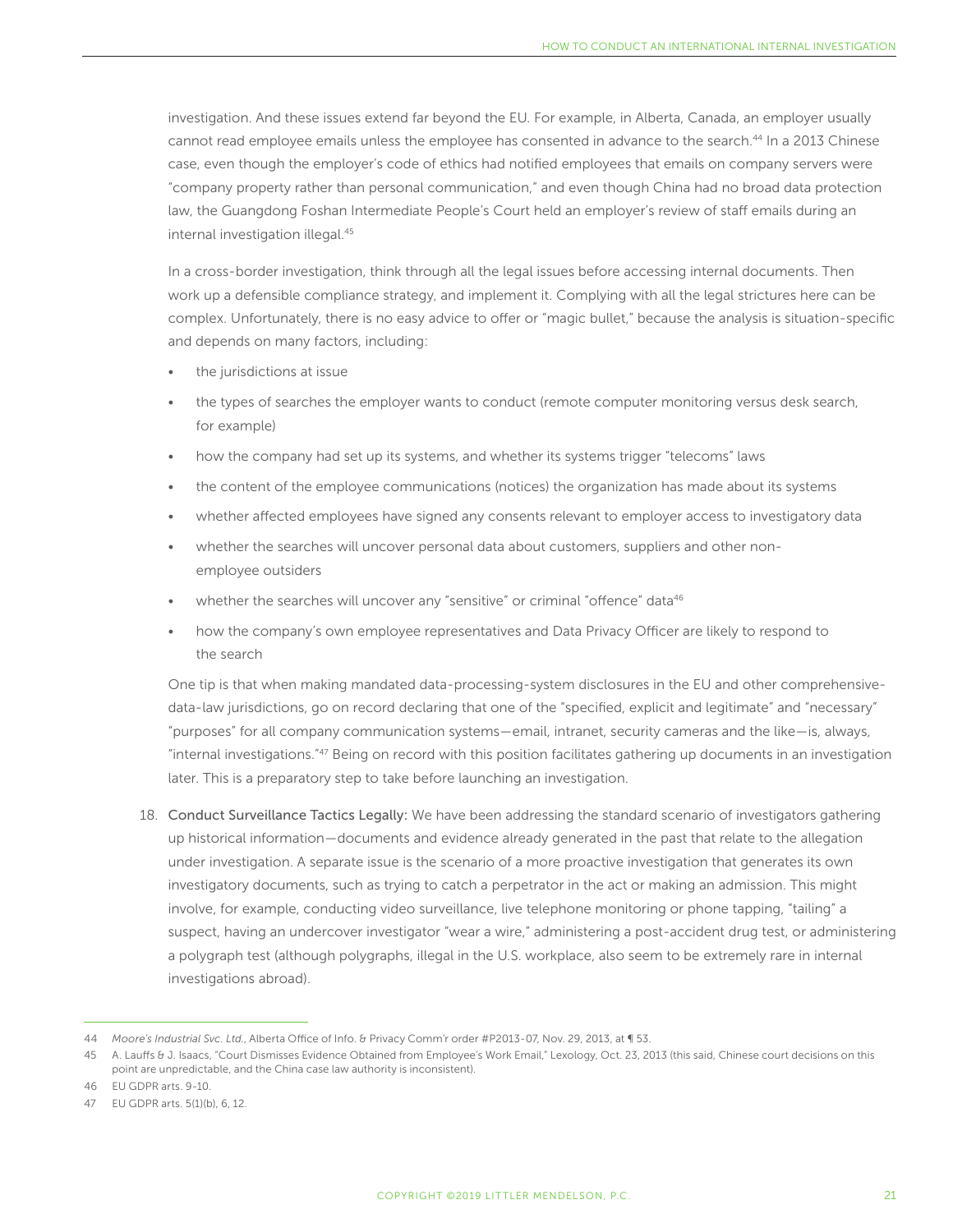Overseas, not surprisingly, any of these proactive surveillance tactics can trigger data protection laws, collective labor laws, general employment laws, as well as legal issues specific to the tactic—for example, wiretapping laws, private-investigator-licensing mandates and video-monitoring statutes (which, for example, are particularly complex under state and federal law in Australia). There is no easy advice here or "magic bullet," because the analysis is situation-specific as to the jurisdiction and the surveillance tactic at issue. Be sure to work up a compliance position.

#### Stage 3: Interview Witnesses Abroad

After taking preliminary investigatory steps and securing documents, the time comes to interview employee witnesses. Work out a strategic order for interviews, such as accuser-then-witnesses-then-target. Work up strategic outlines for the interviews, such as going from the general to the more specific, or such as early in the interview jumping into unexpectedly direct questions to elicit unplanned candid answers. In conducting each interview, factor in overseas cultural and strategic issues. During interviews, comply with local employment and data protection laws. Keep in mind legal issues that might emerge later relating to discipline and dismissal.

19. Verify Sources and Try to Interview the Whistleblower: The American mindset promotes anonymous whistleblowing to coax out allegations in the first place, but in parts of Europe and elsewhere, anonymous whistleblowing is suspect because of the fear that a vindictive employee might surreptitiously implicate enemies without standing accountable for bad-faith accusations. Regardless of which view is the better-reasoned position on anonymous whistleblowing in principle, when it comes time to investigate an actual allegation, being able to identify and interview a known whistleblower is always (yes, *always*) preferable to having to chase down the allegations of some unknown tipster. In Europe, investigations into a complaint from an identified whistleblower proceed more smoothly and enjoy more latitude under law than inquiries following up on anonymous denunciations. Therefore, before conducting interviews, if a communication channel to an anonymous whistleblower remains open—outsourced whistleblower hotlines actually offer this functionality—try to coax the whistleblower to self-identify and be interviewed, subject to an offer but not guarantee of strict confidentiality.

Usually it makes sense first to interview the whistleblower or complainant who kicked off the internal investigation, to get the fullest picture of what to investigate. Seek corroborating evidence and witnesses. When interacting with an identified whistleblower, check whether the accuser stands by the complaint—accusers in harassment scenarios and those who target a powerful boss, for example, might back down later. When addressing whistleblowers who want to keep their identity secret, remember not to guarantee confidentiality.

20. Neutralize or "Demilitarize" Interrogations: Sometimes an American interrogating a foreign employee conveys an air of professionalism and authority that, overseas, may prove counterproductive and culturally inappropriate. As mentioned, as a matter of employment law, employees overseas may not have to cooperate in an investigation. That means aggressive questioning might make a witness "clam up." Therefore, consider neutralizing the international interrogation process by "demilitarizing" witness interviews, coaxing out better information using a softer touch. For example, while an internal investigator's background as a former U.S. prosecutor may enhance investigatory credibility stateside, overseas that background might be off-putting—foreign witnesses actually have alleged harassment when questioned by someone introducing himself as an American ex-prosecutor and making intimidating statements about criminal penalties. American witnesses might respect prosecutorial authority, but abroad, downplaying an interviewer's prosecutorial credentials and criminal law expertise may more likely open up witnesses, and lower the chances of a collateral harassment allegation from the interview itself. In short,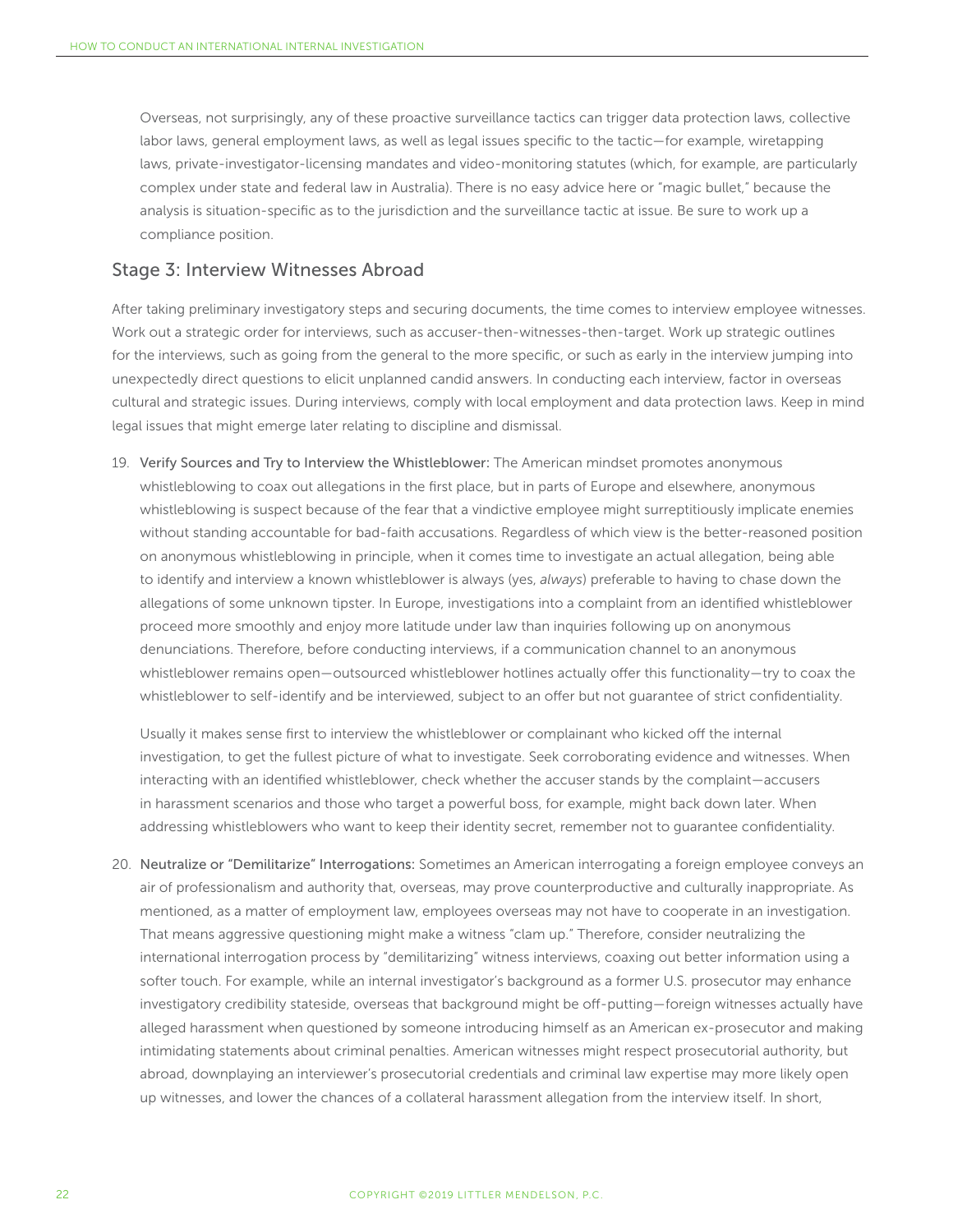former U.S. prosecutors who are so well qualified to conduct domestic American internal investigatory interviews can face special challenges when questioning witnesses in foreign contexts where U.S. law expertise is less relevant and witnesses are more wary of (and remote from) American criminal justice.

When questioning employees overseas, one strategy is to neutralize the *semantics* of the interrogation itself. Investigators might refer to the internal investigation and their interrogation as merely "some questions," "talks," a "conversation," "checking" or "verifying." They might refer to an allegation, suspicion, complaint or denunciation as merely an "issue" or "matter" or "question." Documentary evidence and proof might be mere "emails," "records," "papers" or "files." A witness statement might be "notes." Whistleblowers, informants, sources and witnesses might simply be "employees" or "colleagues" (any who are not on the payroll would be "business partners"). The target of an investigation might be "our colleague." And an investigator zeroing in on a confession might request a mere "confirmation," "affirmation" or "acknowledgement."

Under employment law outside the United States, management enjoys less leverage when interviewing staff, because many employees outside employment-at-will are not under a duty to cooperate. Rank-and-file workers refusing to cooperate in an internal investigation probably do not give the employer good cause for discipline or dismissal. They may in effect enjoy a right to remain silent. (Therefore, avoid falsely instructing overseas witnesses that they "must cooperate.")

When conducting staff interviews, be sensitive to local conceptions of privacy. Outside the United States, expect employees to believe they have some sort of right to remain silent, in particular a right to refuse to answer personal questions about their sex lives, hobbies, families, workplace friendships, and outside income, as well as a right to keep their personal notes, documents, emails and social media postings private. In overseas investigatory interviews, show sensitivity for this view—even if, to American investigators, it seems inconsistent with the bright line under American law between government police investigations versus private-party inquiries where there is no "state action."

21. Comply With Collective Labor Law: We mentioned that collective labor laws in some jurisdictions in effect require consulting with local employee representatives (union committees or works councils) before investigators launch a slate of staff interviews. American investigators who burst into an overseas workplace and start interviewing staff (even managers) without first having given local management a chance to confer with local labor representatives about the interviews can commit an unfair labor practice. Be sure to comply with any requirements here. As a practical matter, the easiest approach is for the investigators to ask the overseas office's local management-side labor liaison—the manager who bargains or consults with worker representatives on behalf of management—how local labor leaders would likely respond to on-site investigatory interviews conducted without having given a labor representative advance notice.

A separate collective labor law issue in the investigatory context is foreign local *Weingarten* rights. In jurisdictions including the United States, to interrogate employee witnesses who may be implicated in allegations and subject to discipline without letting them bring in a representative can constitute an unfair labor practice. Be sure to respect mandatory interview-context representation rights. This said, "foreign *Weingarten* rights" are limited. In England, for example, while employees who make a "reasonable request" enjoy "a statutory right to be accompanied by a companion" to a *disciplinary hearing*, that right does not necessarily reach routine investigatory interviews.48 In Australia and New Zealand, staff have a right to bring a "support person" into a meeting that might lead to discipline, but again, this right probably does not reach routine investigatory interviews.

48 ACAS *Code of Practice on Disciplinary and Grievance Procedures*, Mar. 2015 at ¶¶13, 15.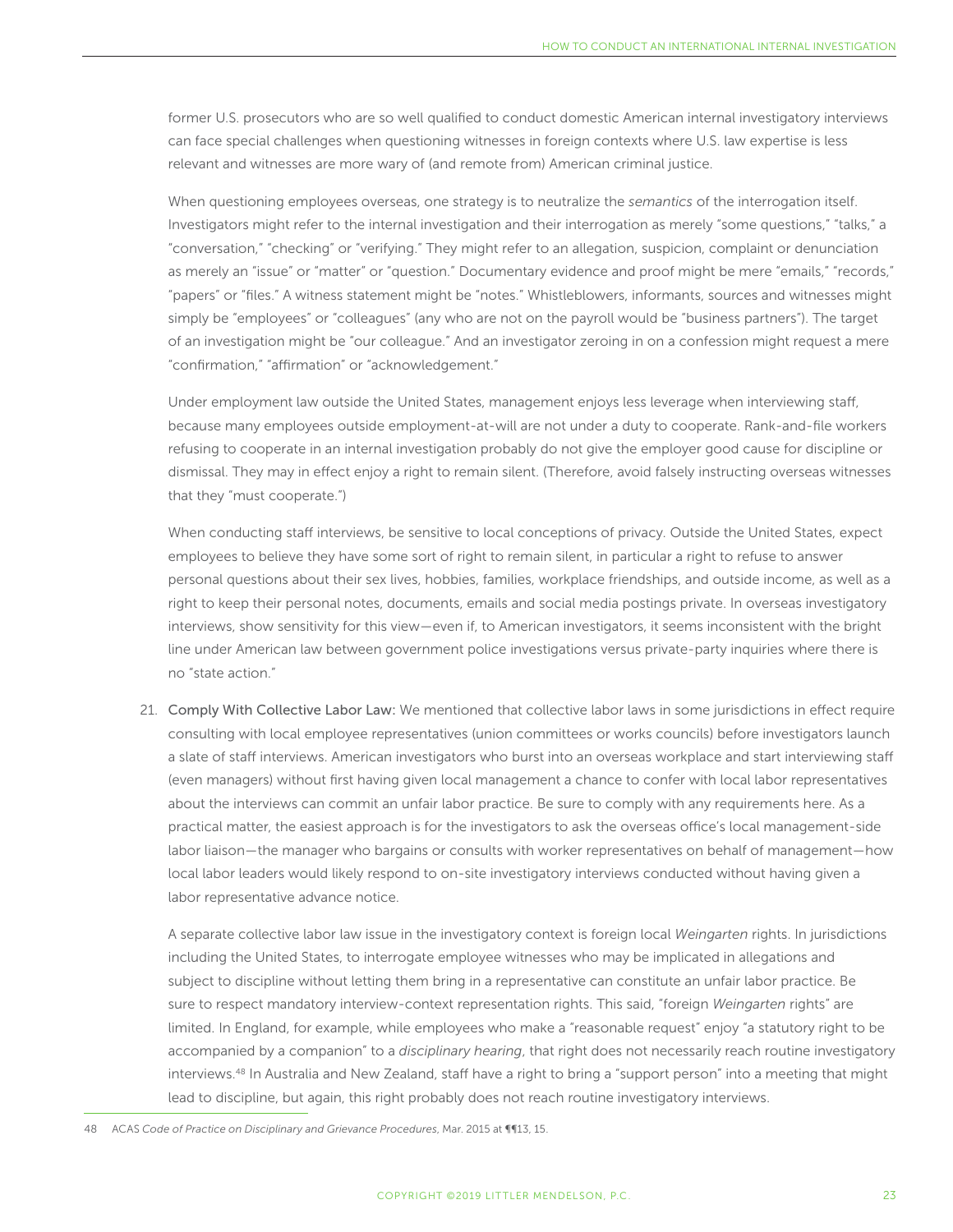Going further, aggressive employees in Europe occasionally invoke article 6(3)(c) of the European Convention on Human Rights to argue they have a right to bring a *lawyer* to investigatory (particularly disciplinary) interviews. But actually that Convention only extends this right to defendants "charged with a criminal offence."

22. Notify Targets and Witnesses of Their Rights, and Demand Confidentiality: American police read criminal suspects their *Miranda* rights, but in the non-government workplace investigation context, an American employee witness enjoys no such rights. By contrast, as discussed, many other countries confer more robust procedural rights in workplace investigatory interviews. And so in the international context, investigatory interviewers need to understand witnesses' rights, and need to know which rights have to be expressly communicated to witnesses. One sweeping right in Europe is the right to be told precisely what your other investigatory rights are. We have seen that EU GDPR and comprehensive data laws elsewhere require telling targets and witnesses about internal investigation notes and files that identify them, and requires offering targets and witnesses "data subject access rights." Even in countries outside Europe where local law does not force internal investigators to brief witnesses on their rights, a local recommended practice may be to begin an investigatory interrogation by advising each witness of relevant due process protections under employment and data protection law.

This relates to the "foreign *Upjohn* warnings" issue. A lawyer interviewing domestic American employee witnesses in an internal investigation should always give so-called *Upjohn* warnings telling staff witnesses that the investigator represents the employer and may be covered by confidentiality obligations and attorney-client privilege, and explaining that the employer might waive its privilege and offer interview information to third parties including law enforcement.49 As U.S. domestic law, the *Upjohn* Supreme Court case does not extend into overseas workplaces, but giving modified *Upjohn*-style warnings tweaked to reflect local law is a recommended practice worldwide. Some investigators even recommend delivering foreign *Upjohn* warnings in writing, in the local language, acknowledged (signed) by the witness.

Beyond *Upjohn*, investigators should instruct overseas employee witnesses to keep the interrogation and investigation strictly confidential, not discussing it with anyone. Indeed, to leave a foreign witness free to go off and chat about a pending internal investigation concerning a colleague could actually violate GDPR and other comprehensive data protection laws overseas.

This said, to give a strict confidentiality instruction to investigatory witnesses may unnerve American investigators who have gotten gun-shy on this issue, because demanding employee confidentiality in domestic American investigatory interviews risks violating U.S. labor law (even where there is no union) as an impermissible restriction on "protected concerted activity."<sup>50</sup> While savvy American investigators have stopped demanding confidentiality of rank-and-file stateside investigatory witnesses, this practice is best confined to U.S. soil. The broad American "protected concerted activity" doctrine is all but unknown overseas, even in Canada and other common-law countries. For example, under law in Australia and New Zealand, "procedural fairness and natural justice" are said to compel investigatory context confidentiality instructions to protect the target and others involved. *Banner Health* appears to raise an issue of purely domestic American law. There may be no good reason to extend it abroad. Imposing a confidentiality mandate on overseas witnesses is strongly recommended.

Otherwise, conduct overseas investigatory interviews legally, complying with local criminal procedure. As one example, in any interviews in an investigation where the suspected wrongdoing would constitute a crime, be

<sup>49</sup> *See* R. Jossen & N. Steiner, "The Upjohn Pitfalls of Internal Investigations;" *NY Law Journal*, July 13, 2009, at S4.

<sup>50</sup> *See Banner Health System*, 358 NLRB No. 93 (2012), *questioned by Canning v. NLRB*, case no. 12-1115 (D.C. Cir. 2013).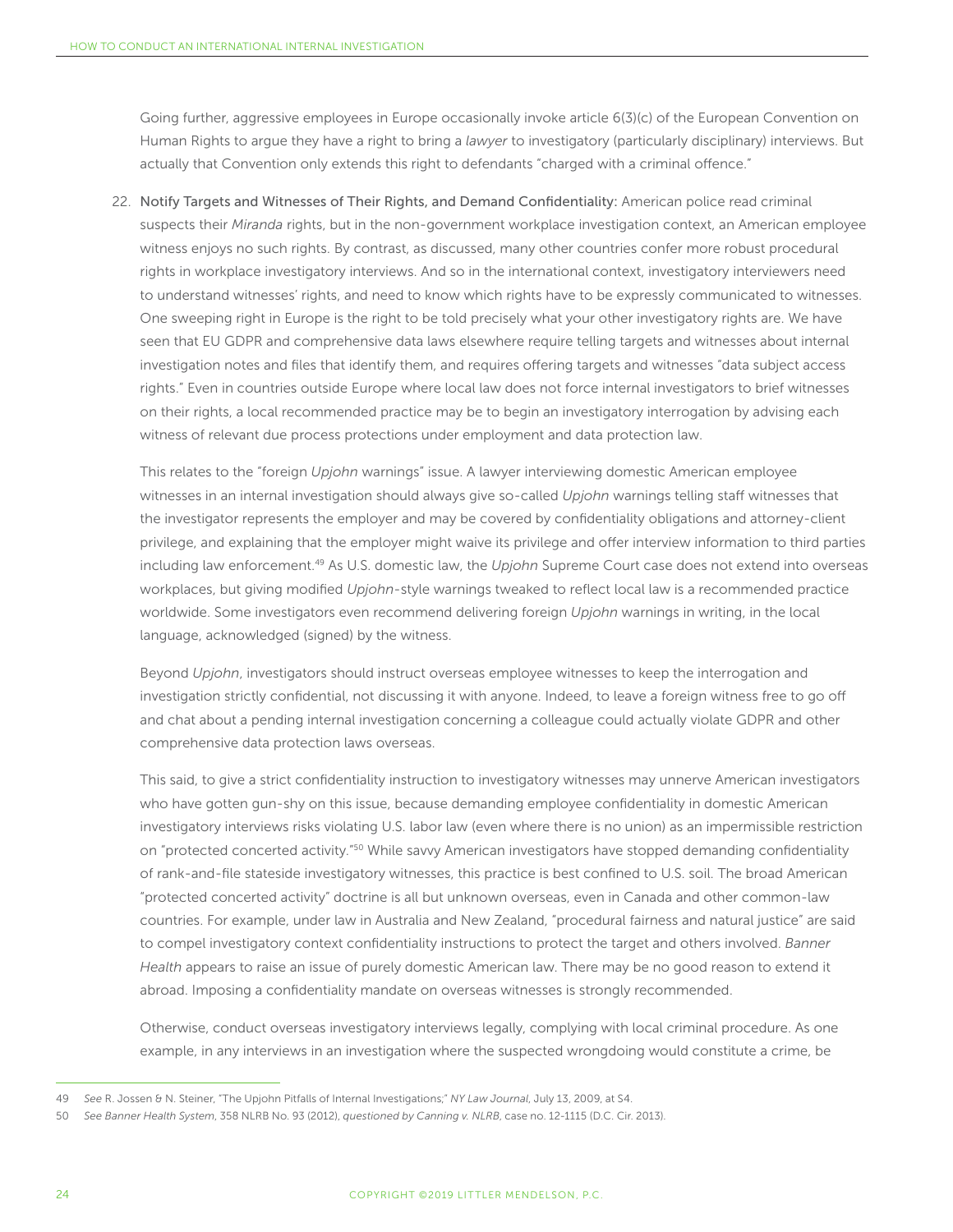careful asking staff to summarize what they may have already told local police—some jurisdictions prohibit this line of questioning. As another example, when recording witness interviews, first give appropriate data notices and get written recording consents that comply with applicable data protection law.

### Stage 4: Impose Discipline, Take Remedial Measures and Issue Communications *after* the International Investigation

Information gathering completed, after collecting documents and conducting investigatory interviews, the task becomes summarizing the investigation, making recommendations—and making decisions. Conceptually, the investigation ends when the investigators deliver a report or recommendations; subsequent decisions made and actions taken are *post-investigatory*. Often, investigators report in to a decisionmaker who was not part of the investigation, but who decides next steps going forward, such as how to memorialize the investigation findings, whether to impose discipline and whether to implement any remedial measures. Take those steps consistent with applicable employment and criminal procedure laws. Memorialize, preserve and report on investigation results consistent with applicable data protection laws.

- 23. Involve the Audit Function and Comply with Accounting Rules: Where an investigation uncovered financial impropriety, money losses or bribery/improper payments, tackle the accounting and financial-statement issues head-on. Involve the audit function. Comply with U.S. FCPA accounting (payment-disclosure-reporting) rules as well as Sarbanes-Oxley accounting mandates and applicable Generally Accepted Accounting Principles. Financial losses at an overseas affiliate reach the "bottom line" of a U.S. parent, so at a publicly traded multinational an overseas investigation might implicate U.S. securities mandates and auditing/accounting disclosures. Manage strategy with inside and outside auditors. Implement auditor/accountant recommendations.
- 24. Report to Upper Management or the Board of Directors: Limit the circle of who receives an investigatory report (whether oral or written) to those with a demonstrable need to know. Consider the pros and cons of delivering an oral versus a written report detailing investigation findings to upper management and the board of directors. Keep in mind data protection law restrictions on "exporting" a written investigation report, and remember that employee "data subjects" may have "access rights" to see any written report. Also, privilege analysis and discoverability in U.S. or other jurisdictions proceedings may weigh against a written report. In jurisdictions including Australia and New Zealand, some investigators actually draft two written reports, one expressly privileged and the other expressly not.

Draft any written investigation report carefully, with findings of fact grounded in the evidence. Refrain from having the report declare anyone guilty of a crime—internal investigators are powerless to declare guilt in any criminal justice system, and some investigators believe the word "guilty" does not belong in an investigator's vocabulary. Determine whether the context supports, and whether upper management or the board of directors expect, that the report stick to the facts found, or whether it should offer recommendations as to discipline and other next steps.

25. Account for Whistleblower Retaliation: Protecting whistleblowers against retaliation has been a high-profile issue in the United States for a couple of decades, and in recent years has drawn a sharp focus globally (overseas, retaliation is sometimes called "victimisation"). After an international internal investigation—before disciplining an employee who was the whistleblower—and before disciplining any target or witness who might plausibly claim to have lodged a workplace complaint as part of the underlying incident or the investigation that followed—consider whether an employee to be disciplined might allege whistleblower retaliation.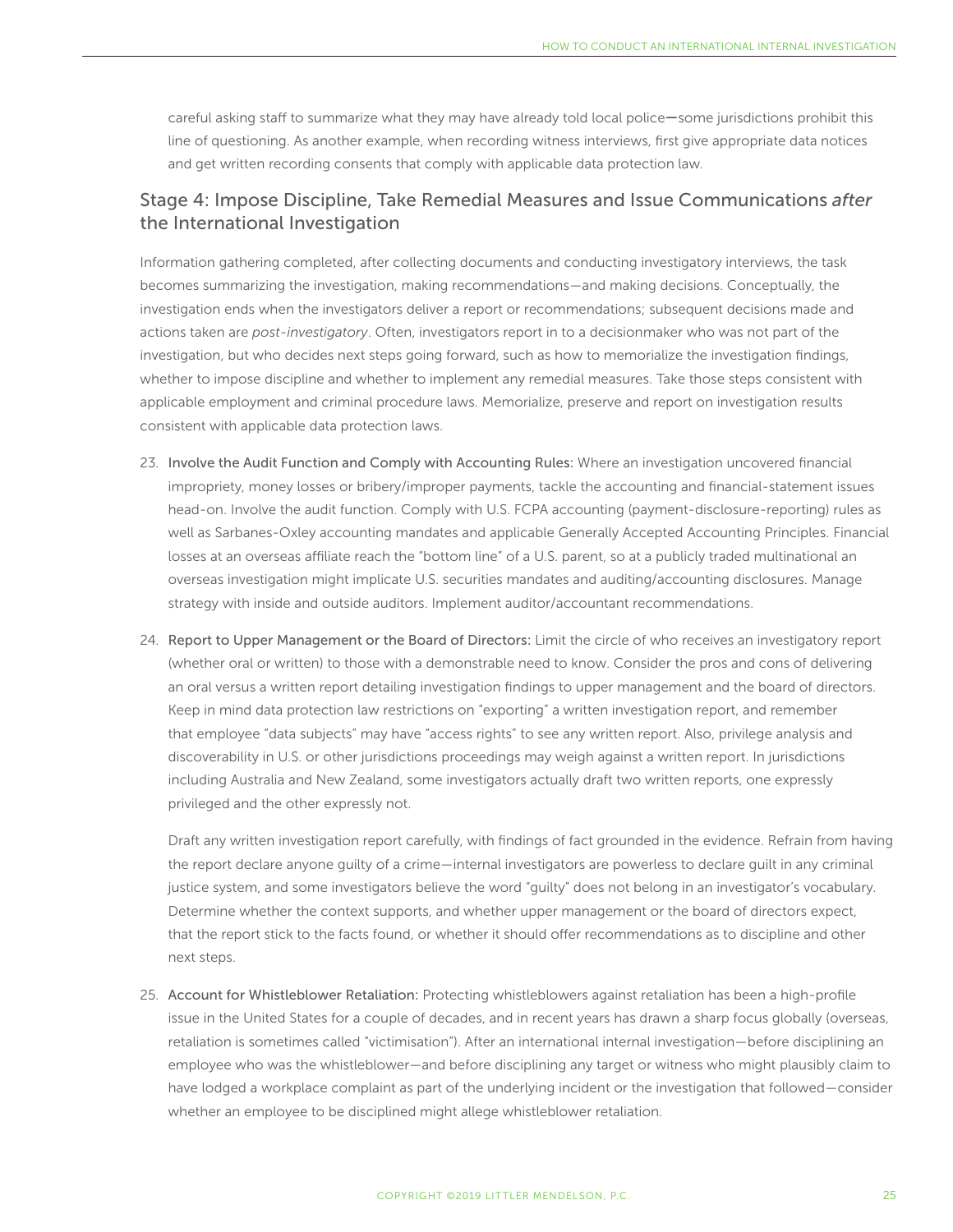Assess the threat of a whistleblower retaliation claim carefully before imposing discipline, and take steps to minimize the threat. Because no organization concludes a good-faith internal investigation by deciding to punish the whistleblower for, in good faith, having pointed out the situation investigated, in the context of a good-faith internal investigation, retaliation claims emerge in unpredictable ways. That is, because employers acting in good faith do not commit whistleblower retaliation on purpose, after a legitimate internal investigation, any whistleblower retaliation claim asserted is likely to advance a creative or unpredictable theory. (There is an exception, one post-investigatory scenario obviously likely to spawn a retaliation claim—disciplining someone for having lodged a *bad faith* accusation against a co-worker.)

When assessing how a disciplined employee might be positioned to allege retaliation, account for the text of all applicable rules against whistleblower retaliation. Look at the multinational's own global and local policiesretaliation provisions in the code of conduct, hotline communications and local work rules. Research applicable laws against whistleblower retaliation, such as the anti-retaliation provisions in the incoming EU whistleblower directive.51 Account for retaliation and reporting rules under any industry-specific retaliation or disciplinereporting regulations, such as in the U.S. and UK financial services sector. And consider the international reach of America's patchwork of tough anti-retaliation laws—U.S. state and federal whistleblower retaliation prohibitions are so aggressive that sometimes, overseas employees sue in U.S. courts to invoke them. That said, most court decisions construing the extraterritorial reach of these laws tend to confine the protections to U.S.-based staff.

Even where not disciplining would-be whistleblowers involved in an investigated incident, track retaliation scenarios *going forward*. Sometimes after the investigation is closed and the underlying incident all but forgotten, some involved employee who later gets denied a bonus, passed over for promotion or laid off in a reduction-inforce frames the adverse employment action as delayed covert retaliation for a previous whistleblower report.

26. Impose Discipline Consistent with Procedural Mandates: Where the investigation uncovered solid evidence of wrongdoing (and where the employer did not already take final disciplinary action at the beginning of the investigation because of a short discipline deadline requirement), the local affiliate employer entity—not the investigators and not headquarters—should impose discipline consistent with the investigation findings and with upper management or board of directors buy-in.

If the investigation exposed sufficient evidence to dismiss the suspect for good cause under local law, then structure the dismissal as for good cause. Yet sometimes an investigation uncovers enough evidence of wrongdoing to convince the employer to dismiss the target, but not enough evidence to support a goodcause dismissal under the high employer burden of proof of local employment law. For example, a harassment investigation overseas might find the accused harasser did indeed commit harassment that violates the employer's policy, but under local law, the harassment that occurred might not amount to a "major breach of duty" subject to dismissal. In those situations, the employer (where legal and tolerable to management) might decide to dismiss the target *without* cause, paying notice and severance pay.

In dismissing someone, follow local-law dismissal procedures. Chad, France, the Netherlands, the United Kingdom and many other countries require that an employer firing even demonstrably culpable staff follow detailed procedures that can involve written notices, grievance filing rights and internal appeals.<sup>52</sup> In the Netherlands, these procedures require getting a government agency or court permission to dismiss the employee.

<sup>51</sup> EU dir. 2018/218, arts. 13-16.

<sup>52</sup> *See,* e.g., ACAS Code of Practice on Disciplinary and Grievance Procedures, Mar. 2015 at ¶¶18-47.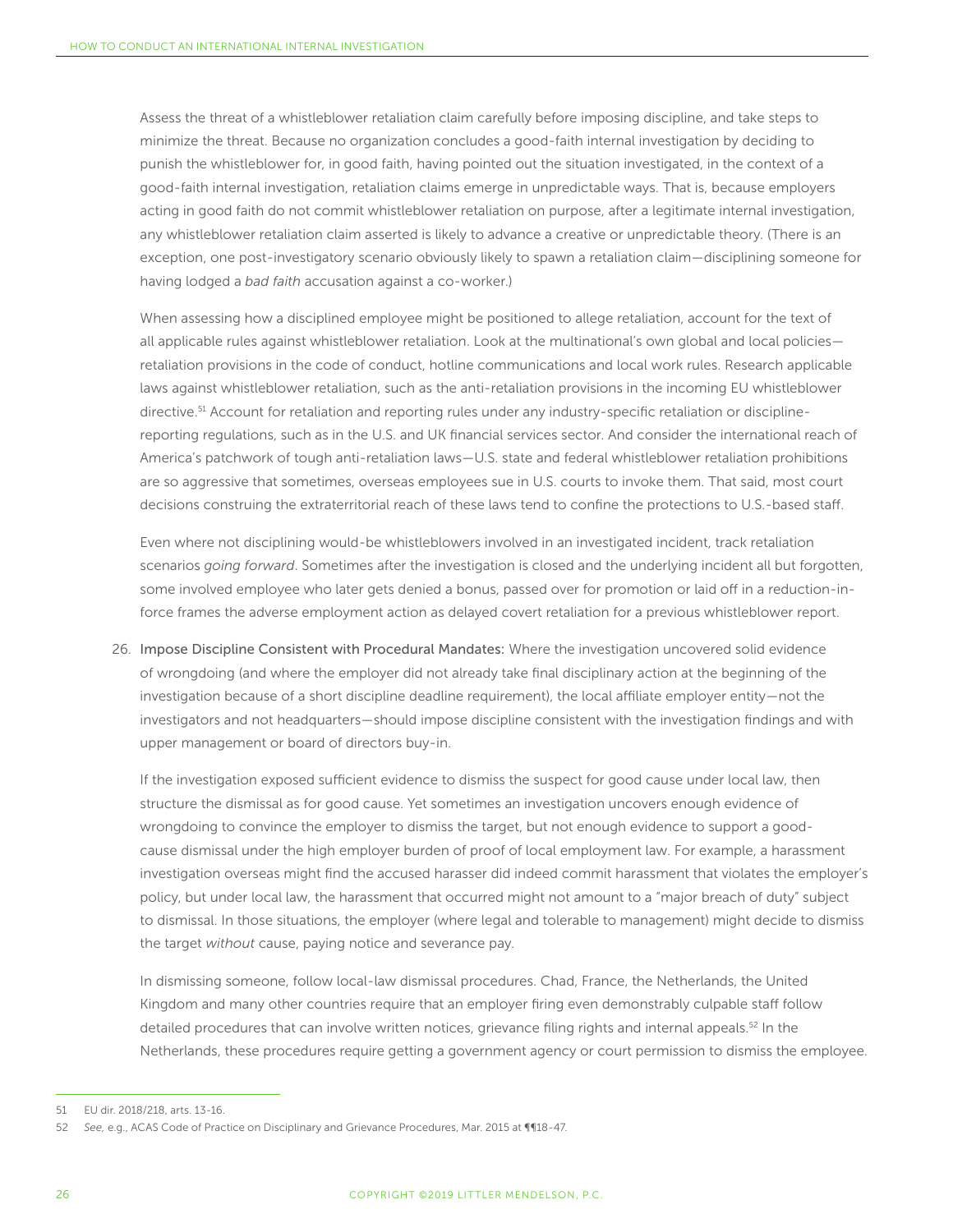Assess whether the disciplined employee might have a data-law claim arising out of the investigation itself. In the EU and other comprehensive data protection law jurisdictions, scrupulously having followed data protection law during the investigation pays off at the discipline stage, because disgruntled fired employees increasingly allege data law breaches along with their dismissal claims.

27. Ensure Internal and External Communications about the Incident Comply: With confidentiality paramount in internal investigations, a multinational usually would prefer to keep its investigation results under wraps. But in the real world, especially in high-profile incidents, internal and even external communications about an investigation can be inevitable. Trying to get by saying only "No Comment" will not always be feasible. Staff aware of the incident investigated (and aware that an investigation followed) may demand to know what happened, especially if

no one got fired and rumors are circulating. Confidentiality instructions notwithstanding, word about the incident and investigation could leak onto social media and over into traditional news sites. In one particularly high-profile American internal investigation in the academic sector, television stations around the United States actually interrupted their regular programming to report on the release of an employer's internal investigation report. For that matter, one of the biggest U.S. news stories of the decade was the press coverage around releasing Robert Mueller's report of his investigation into Donald Trump (granted, that was a government, not internal, investigation).

Before issuing any employee communications or external statements about an incident of wrongdoing and the internal investigation that followed, a recommended practice is first to close the loop with the original whistleblower (where that channel remains open). Tell the whistleblower what the investigators found out and what the employer will do about it.

Then, frame internal communications and external press communications about the incident and investigation carefully, using effective human resources and public relations strategies. Ensure that whatever is said is defensible. Avoid the word "guilty," because internal investigations do not assess criminal guilt or innocence. Heed EU GDPR and other applicable data-law restrictions on disclosing and exporting personal information. Be alert to defamation and tortious invasion of privacy claims.

- 28. Disclose to Authorities Appropriately: Where the investigation uncovered evidence of criminal acts, consider whether to turn that evidence over to local police or government authorities. Assess whether turning over criminal evidence to the government is mandatory, prohibited or optional.
	- *Mandatory:* Local law in some jurisdictions requires denouncing suspected criminals, including an employer's staff, to local authorities. Slovakia, for example, requires that parties including employers with knowledge of a criminal act notify authorities.<sup>53</sup> New South Wales, Australia requires parties, including employers with evidence about a "serious indictable offence," to report it to local police. China, too, mandates reporting information on crimes to police authorities. Some jurisdictions require turning over to police only evidence of certain crimes (child abuse and child pornography, for example). In some cases, reporting obligations are sector-specific; in England, for-cause dismissals in the financial services sector, even if not necessarily for indictable crimes, may have to be reported to authorities on "Form C" under the "FCA" and "RPA" handbooks. And of course where an investigation uncovers information that would be material to the investing public, securities laws require publicly-traded companies to make disclosures in securities filings.

<sup>53</sup> Slovak Crim. Code no. 300/2006.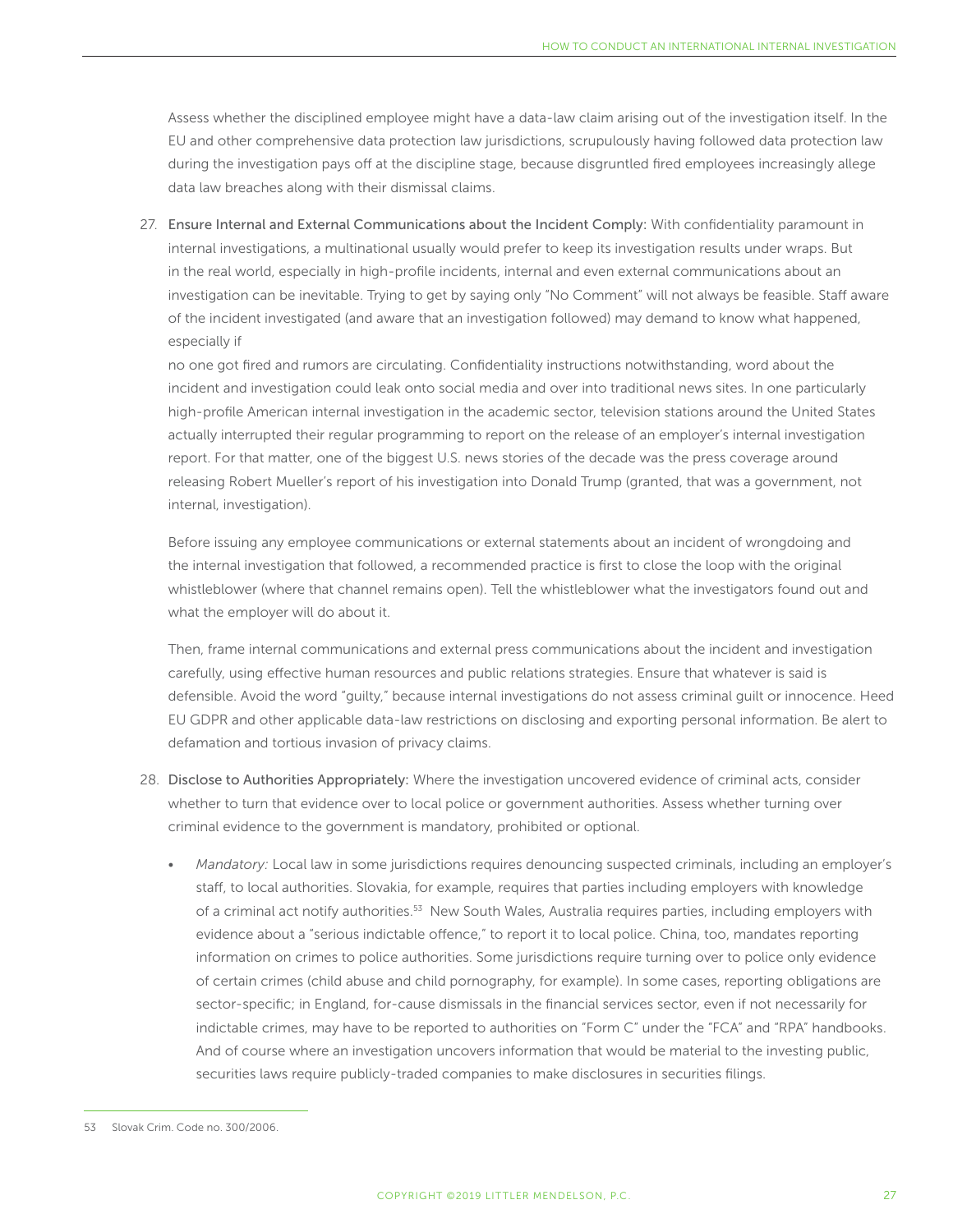Heed any such reporting mandate, remembering that the mandate may kick in early, when an employer first gets evidence of a crime. Waiting until the end of an internal investigation may be too late.

• *Prohibited:* At the same time, other legal doctrines go in the opposite direction and can be argued to prohibit denunciations to government authorities, absent a court order. EU GDPR and comprehensive data protection laws in other jurisdictions might be argued to restrict an employer's freedom to volunteer, even to government law enforcers, personal information about "criminal...offences," if the denunciation does not occur under "the control of official authority."54

Reporting to police could also raise challenges under employment law—fired staff in jurisdictions including France might actually argue that a police denunciation amounts to additional, excessive discipline. The theory is that where local employment law allows a for-cause dismissal for an illegal act, an employer would go too far if it were both to dismiss *and* to denounce the employee to authorities.

- *Optional:* Where reporting to police is optional (neither required nor prohibited), consider human resources and public relations fallout. Some denunciations to the authorities will very likely spark blow-back from co-workers and the public—for example, an employer turning in an employee for possessing marijuana or for working without legal immigration status.
- 29. Implement Appropriate Remedial Measures: Where an investigation reveals what might be a wider or recurring problem of systemic wrongdoing, consider doing a post-investigation internal audit—or even an *external* audit, bringing in an outside auditor—to assess the underlying problem that caused the incident. For example, where an investigation found embezzlement or bribery, consider a financial or accounting-practices audit. Where a workplace injury investigation found an unsafe condition, consider a workplace safety audit.

Audit aside, consider implementing remedial measures—"fixes" to help prevent the problem from happening again. Considering tougher new work rules, new training, or adopting new tools for oversight, security, monitoring or surveillance. If, for example, a sex harassment investigation involved a novel scenario, consider discussing that scenario during harassment training going forward. If an investigation found an employee submitted fraudulent overtime pay records and expense reports, consider upgrading timekeeping and expense-reimbursement technology.

In taking these measures, account for collective labor representation laws and vested/acquired rights concepts that restrict employers from unilaterally tightening terms and conditions of employment without consulting staff representatives or getting employee consent. Verify that any new surveillance tools comply with applicable law on data protection and employee monitoring. For example, before installing a new security camera, check whether employee notice or consent is necessary (as for example in Australia), and consider labor bargaining mandates (U.S. law, for example, can require bargaining with a union before installing a security camera<sup>55)</sup>.

30. Preserve Investigation Data Appropriately: Preserve the investigation file—notes, interview transcripts, expert reports and summary report—consistent with applicable law and investigatory recommended practices. The recommended practice domestically in the United States is that the "details of every investigation…be memorialized in writing, regardless of the findings, including a description of the allegation, the steps taken to

<sup>54</sup> EU GDPR art. 10.

<sup>55</sup> *Cf. Brewers v. Anheuser-Busch*, 414 F.3d 36 (D.C. Cir. 2005).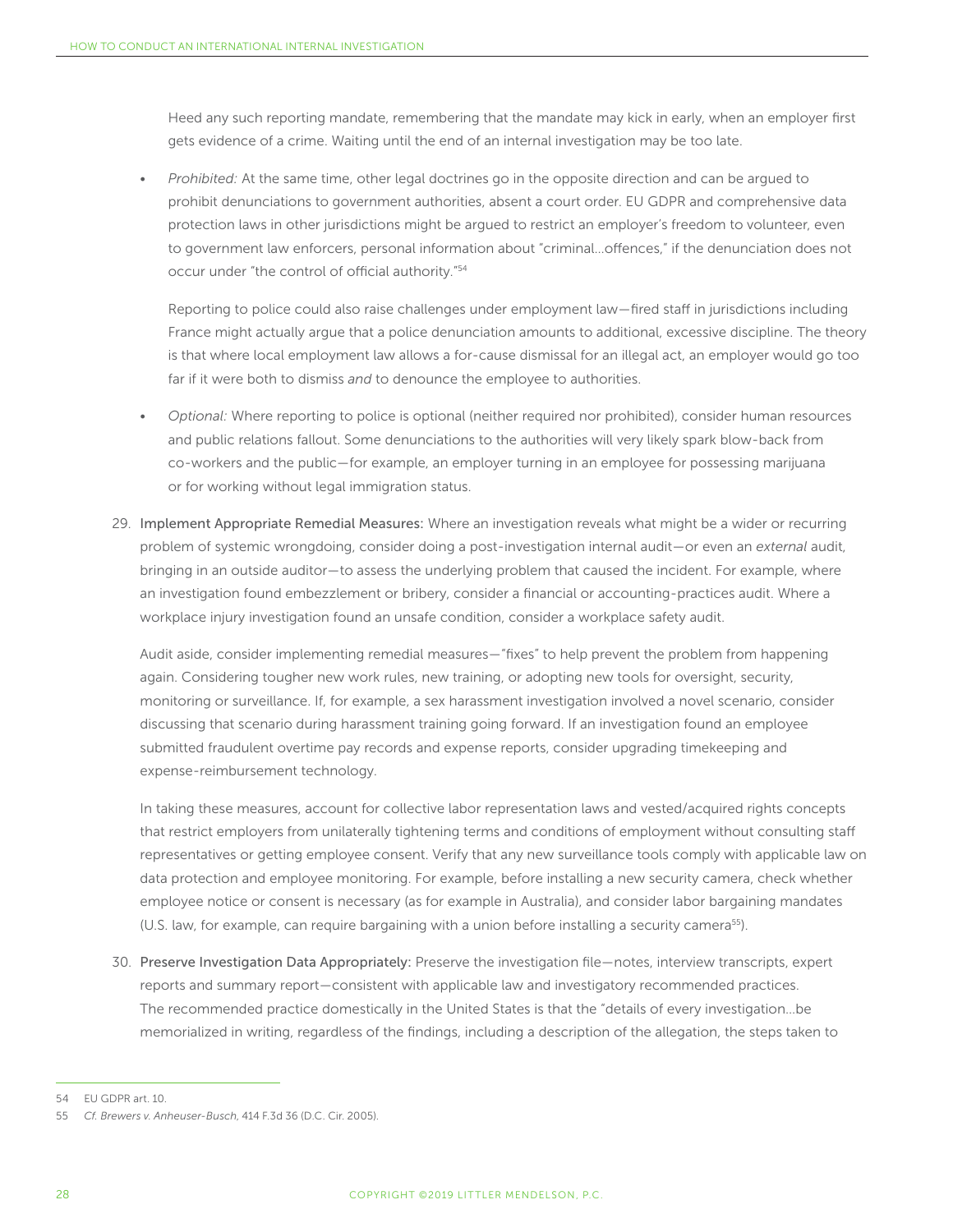investigate it, factual findings and legal conclusions, and any resultant disciplinary or remedial actions."56 And of course the employer should *retain* that "writing," in case it is needed later. There are many good business reasons for retaining investigation records indefinitely. For example, even where an investigation finds no conclusive proof of wrongdoing, the file will become invaluable later if a similar allegation arises involving the same suspects. This said, there is one clear advantage to destroying *international* investigation files: As mentioned, in EU and other countries with comprehensive data protection laws, investigatory files are subject to "data subject access requests."57 But an employer cannot provide access to what no longer exists.

The American practice of retaining investigation documents indefinitely is argued to be flatly illegal in Europe. Under EU GDPR, simply preserving an investigatory file can conflict with the data-law duty to purge obsolete personal information (including all copies, even the copy in the United States)—particularly where the target requests the purge as part of the "right to be forgotton."58 Indeed, case law in Europe has invalidated local European laws that tried to mandate retaining certain documents for short periods to keep them available for police investigations; European courts invalidate those laws as violating the data-law duty to purge personal data promptly.<sup>59</sup> Sometimes an employer might be able to justify retaining an investigation file until relevant statutes of limitations run, but European GDPR enforcers—even a company's own in-house Data Privacy Officer<sup>60</sup>—may argue for destroying or completely anonymizing investigation files surprisingly soon after investigations end. Where the investigation did not lead to discipline, one influential (albeit outdated) EU recommendation calls for destroying the file just *two months* after the investigation closes.<sup>61</sup> Law on this issue differs from state to state within the EU. This said, the quick-mandatory-destruction-of-investigation-files issue seems largely confined to Europe; elsewhere, specific laws forcing the destruction of investigatory files tend to be rare. For example, Australia's Telecommunications Interception and Access Amendment Data Retention Act of 2015 requires *retaining* "metadata" relating to crimes, for law enforcement evidence purposes.

\* \* \*

American recommended practices for how to investigate a suspicion or allegation of employee wrongdoing are well-developed, and so U.S.-headquartered multinationals setting out to investigate possible wrongdoing in their overseas operations tend to want to export their domestic U.S. investigatory practices. But doing that legally and appropriately requires flexibility, adaptation, compromise—and a lot of advance planning. Put in the work necessary to be positioned to conduct effective, legally-compliant and culturally appropriate internal investigations across worldwide operations.

<sup>56</sup> S. Folsom, V. McKenney & P.F, Speice, "Preparing for a FCPA Investigation," ABA *International Law News*, Winter 2013 at p. 6.

<sup>57</sup> EU GDPR art. 15.

<sup>58</sup> EU GDPR arts. 5(1)(b); 17.

<sup>59</sup> *Cf. Digital Rights Ireland v. Seitlinger*, EU Ct. Justice decision of Apr. 8, 2014; *Privacy First Foundation v. Netherlands*, Netherlands Dist. Ct., The Hague, Mar. 11, 2015.

<sup>60</sup> EU GDPR articles 37-39.

<sup>61</sup> Opinion 1/2006 at ¶ 4, EU Article 29 Working Party, 00195/06WP 117, Feb. 1, 2006.